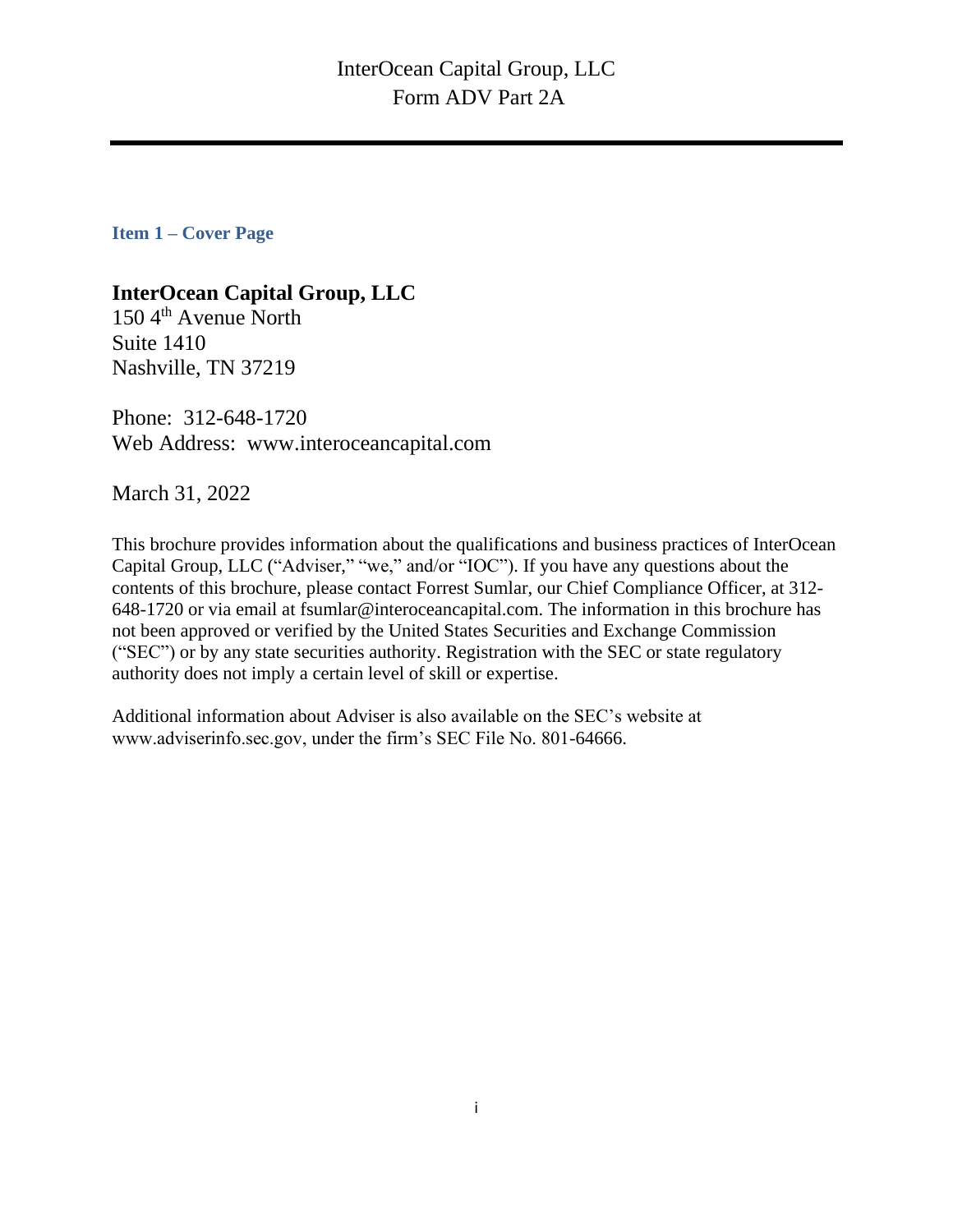## <span id="page-1-0"></span>**Item 2 – Material Changes**

This item of the Brochure discusses only material changes that are made to the Brochure since the last annual update and provides clients with a summary of such changes.

We offer clients the option of obtaining certain financial solutions from unaffiliated third-party financial institutions with the assistance of our affiliate, Focus Treasury & Credit Solutions, LLC ("FTCS"). FTCS does not receive any compensation from such third-party institutions for serving our clients. Further information on this conflict of interest is available in Items 4, 5, and 10 of this Brochure.

In March of 2022, IOC relocated its main office to Nashville, TN. IOC, will continue to maintain the previous main office located in Chicago, IL.

Our Brochure may be requested by contacting Forrest Sumlar, our Chief Compliance Officer, at 312-648-1720 or at fsumlar@interoceancapital.com.

Additional information about Adviser is also available via the SEC's web site [www.adviserinfo.sec.gov.](http://www.adviserinfo.sec.gov/) The SEC's web site also provides information about any persons affiliated with Adviser who are registered, or are required to be registered, as investment adviser representatives of Adviser.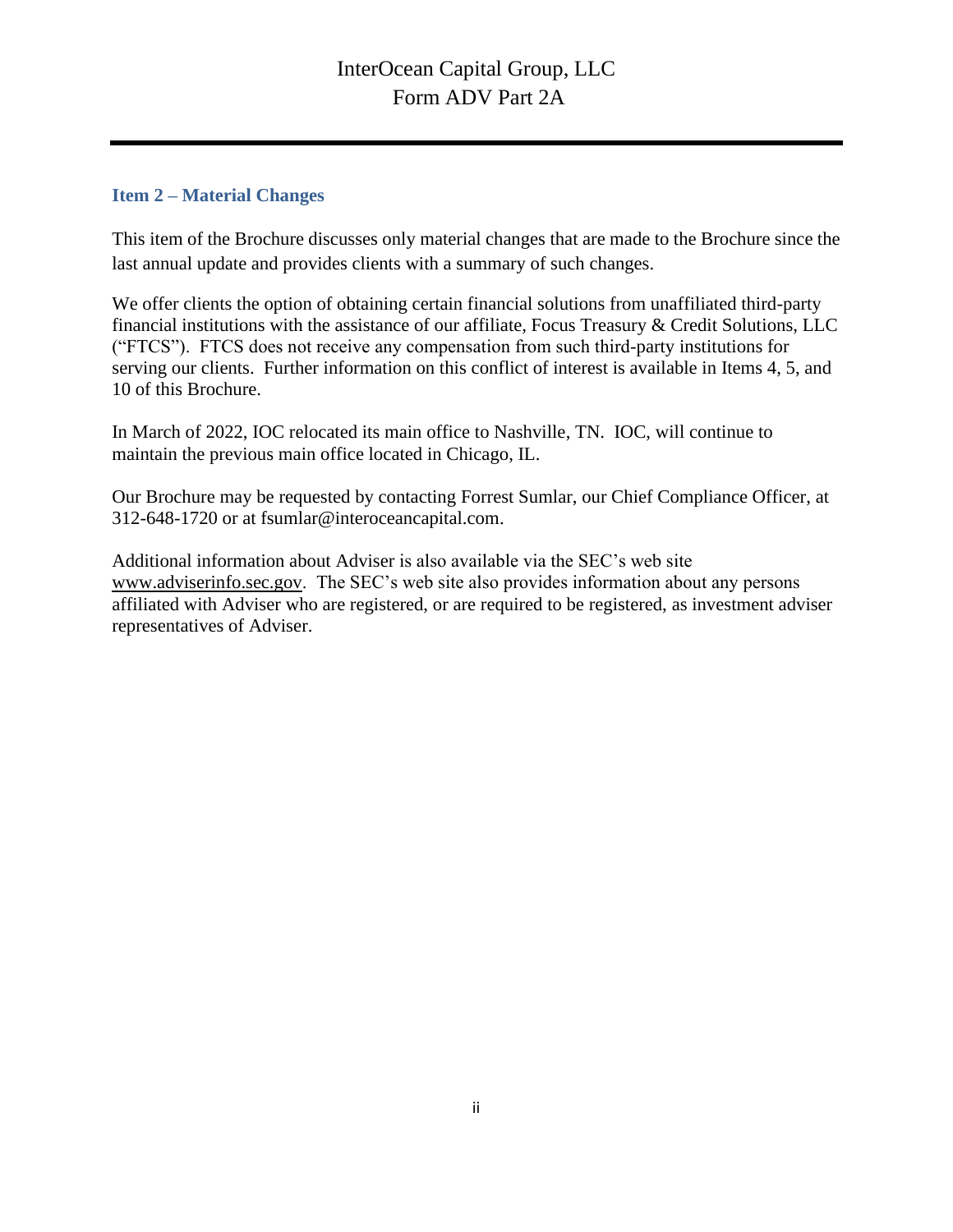## <span id="page-2-0"></span>**Item 3 - Table of Contents**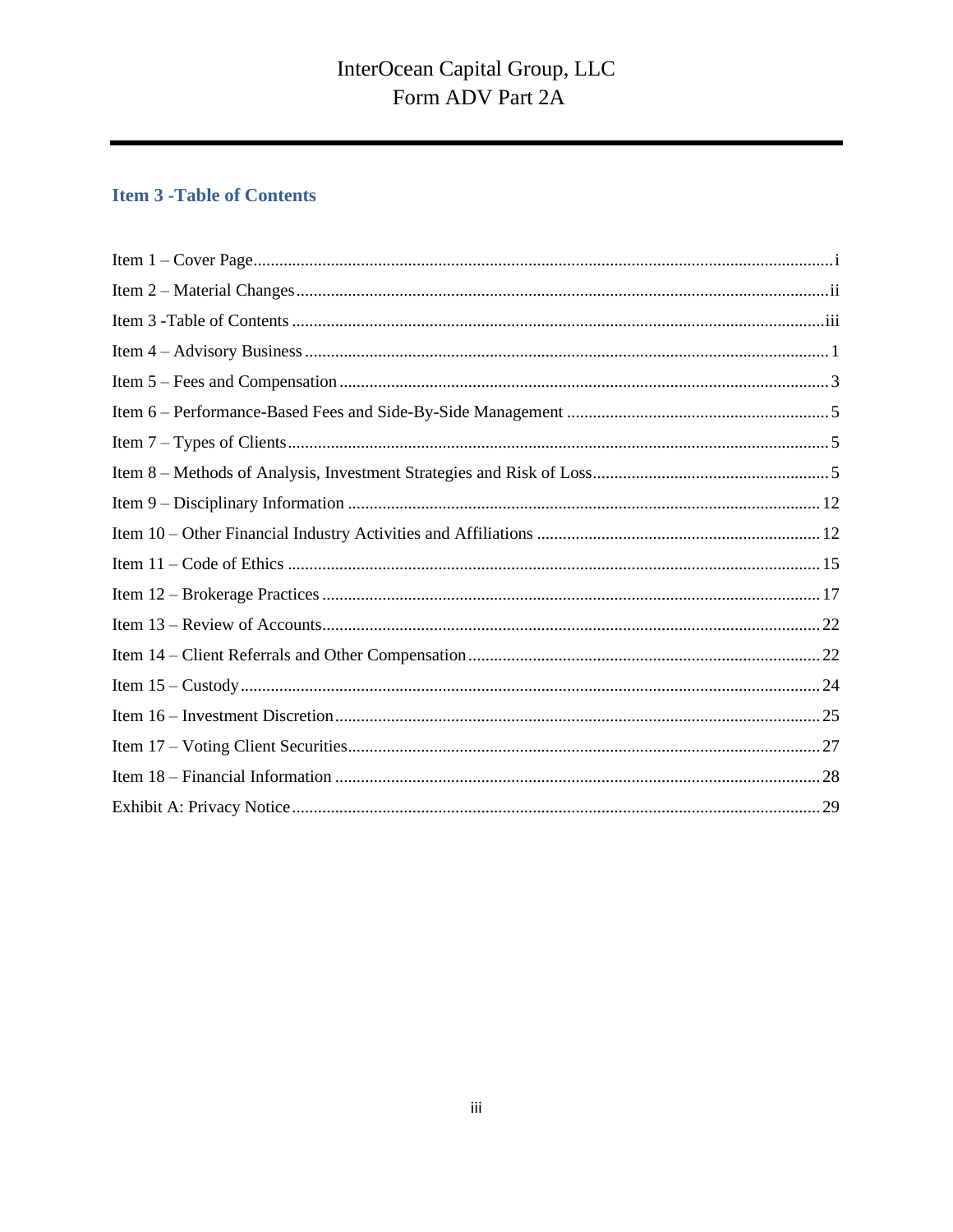#### <span id="page-3-0"></span>**Item 4 – Advisory Business**

A. *Management and Ownership*. IOC is managed by Rege S. Eisaman, Mark E. Carr, Jeffrey S. Camp, David J. Janczewski, Jason Buck and Erik N. Larson ("IOC Principals"), pursuant to a management agreement between Blue Hawk, LLC ("Blue Hawk") and IOC. The IOC Principals serve as officers of IOC and are responsible for the management, supervision and oversight of IOC.

## FOCUS FINANCIAL PARTNERS, LLC

IOC is part of the Focus Financial Partners, LLC ("Focus LLC") partnership. Specifically, IOC is a wholly owned subsidiary of Focus Operating, LLC ("Focus Operating"), which is a wholly owned subsidiary of Focus LLC. Focus Financial Partners Inc. ("Focus Inc.") is the sole managing member of Focus LLC and is a public company traded on the NASDAQ Global Select Market. Focus Inc. owns approximately two-thirds of the economic interests in Focus LLC.

Focus Inc. has no single 25% or greater shareholder. Focus Inc. is the managing member of Focus LLC and has 100% of its governance rights. Accordingly, all governance is through the voting rights and Board at Focus Inc. As of December 31, 2021, investment vehicles affiliated with Stone Point Capital, LLC ("Stone Point") had an approximately 21% voting interest in Focus Inc. and Stone Point had the right to designate two of eight directors on the Focus Inc. Board.

Focus LLC also owns other registered investment advisers, broker-dealers, pension consultants, insurance firms, business managers and other firms (the "Focus Partners"), most of which provide wealth management, benefit consulting and investment consulting services to individuals, families, employers, and institutions. Some Focus Partners also manage or advise limited partnerships, private funds, or investment companies as disclosed on their respective Form ADVs.

B. *Services Offered*. We provide wealth management and portfolio management investment advisory services to clients who are primarily high net worth individuals, trusts, charitable and non-profit organizations, individuals (other than high net worth individuals), corporations and other investment advisers.

Some clients engage us to provide holistic financial planning and wealth management advice and asset allocated portfolio management services. We typically invest the assets of such clients in equity securities of individual companies, equity options, exchangetraded funds, laddered portfolios of individual bonds, bond funds and private investments.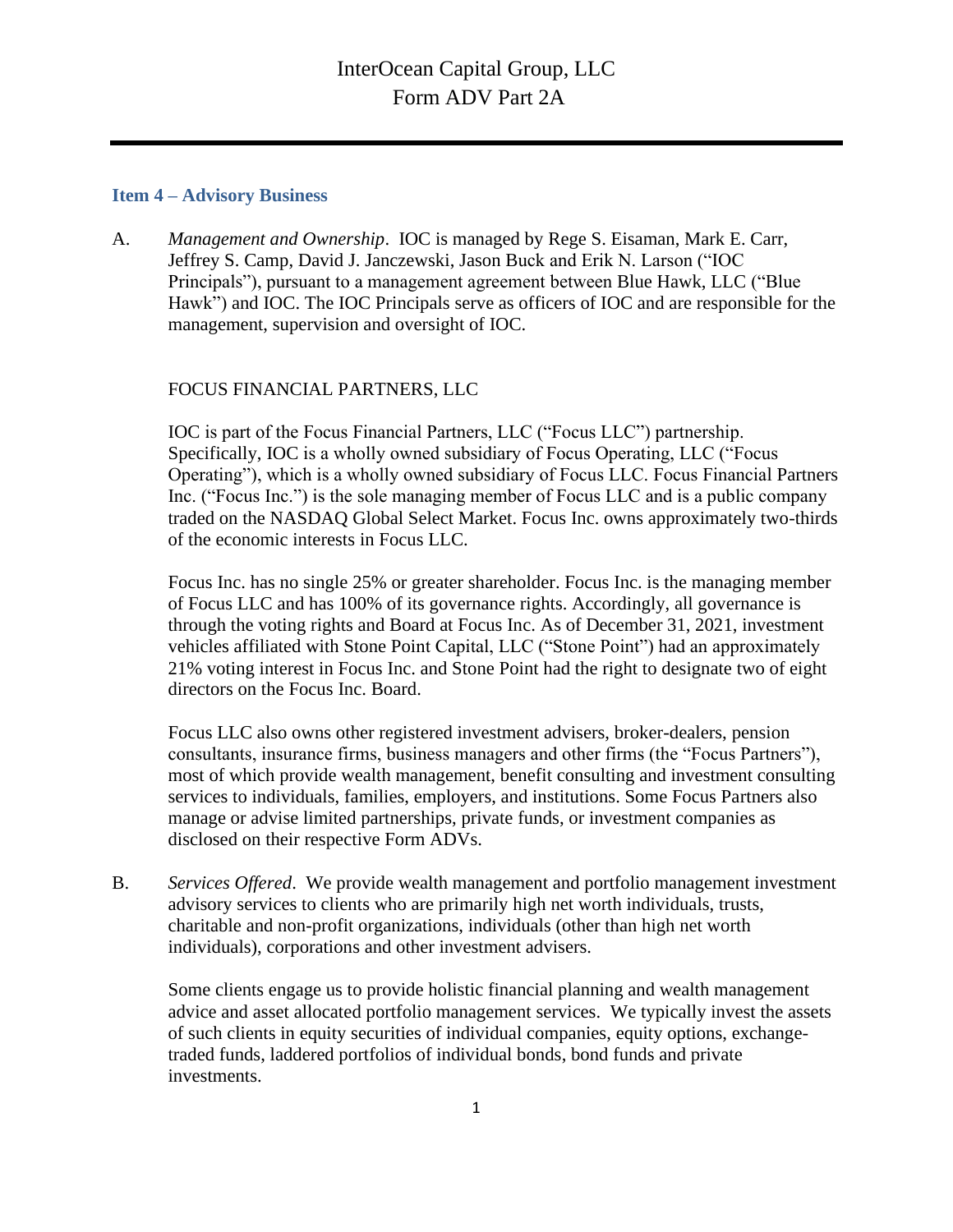Some clients invest in the proprietary equity and income portfolio management strategies we offer. These strategies currently include:

- A large capitalization equity portfolio which typically holds 25-35 equity securities;
- An equity income strategy which typically holds 25 to 35 stocks and generates income by selling covered calls or writing puts secured by cash;
- Equity hedge strategies which hold active or passive long positions and broader short market positions; and
- A global ETF portfolio which typically holds 20 to 35 positions.

We offer clients the option of obtaining certain financial solutions from unaffiliated thirdparty financial institutions with the assistance of our affiliate, Focus Treasury & Credit Solutions, LLC ("FTCS"), a wholly owned subsidiary of our parent company, Focus Financial Partners, LLC. Please see Items 5 and 10 for a fuller discussion of these services and other important information.

We have come by some client relationships directly and other relationships by way of referrals or arrangements with unaffiliated financial institutions. In particular, many clients are referred to us through the Schwab Adviser Network. We also serve as a subadviser in the Aintree Capital Private Manager Program, and receive a portion of the advisory fees charged by the institutional manager for its investment management services. These programs have varying fee arrangements and may be offered on a wrap fee basis. We gladly welcome clients from any source.

IOC is a fiduciary under the Employee Retirement Income Security Act of 1974, as amended ("ERISA") with respect to investment management services and investment advice provided to ERISA plan clients, including plan participants. IOC is also a fiduciary under section 4975 of the Internal Revenue Code (the "IRC") with respect to investment management services and investment advice provided to individual retirement accounts ("IRAs"), ERISA plans, and ERISA plan participants. As such, IOC is subject to specific duties and obligations under ERISA and the IRC that include, among other things, prohibited transaction rules which are intended to prohibit fiduciaries from acting on conflicts of interest. When a fiduciary gives advice in which it has a conflict of interest, the fiduciary must either avoid or eliminate the conflict or rely upon a prohibited transaction exemption (a "PTE").

As a fiduciary, we have duties of care and of loyalty to you and are subject to obligations imposed on us by the federal and state securities laws. As a result, you have certain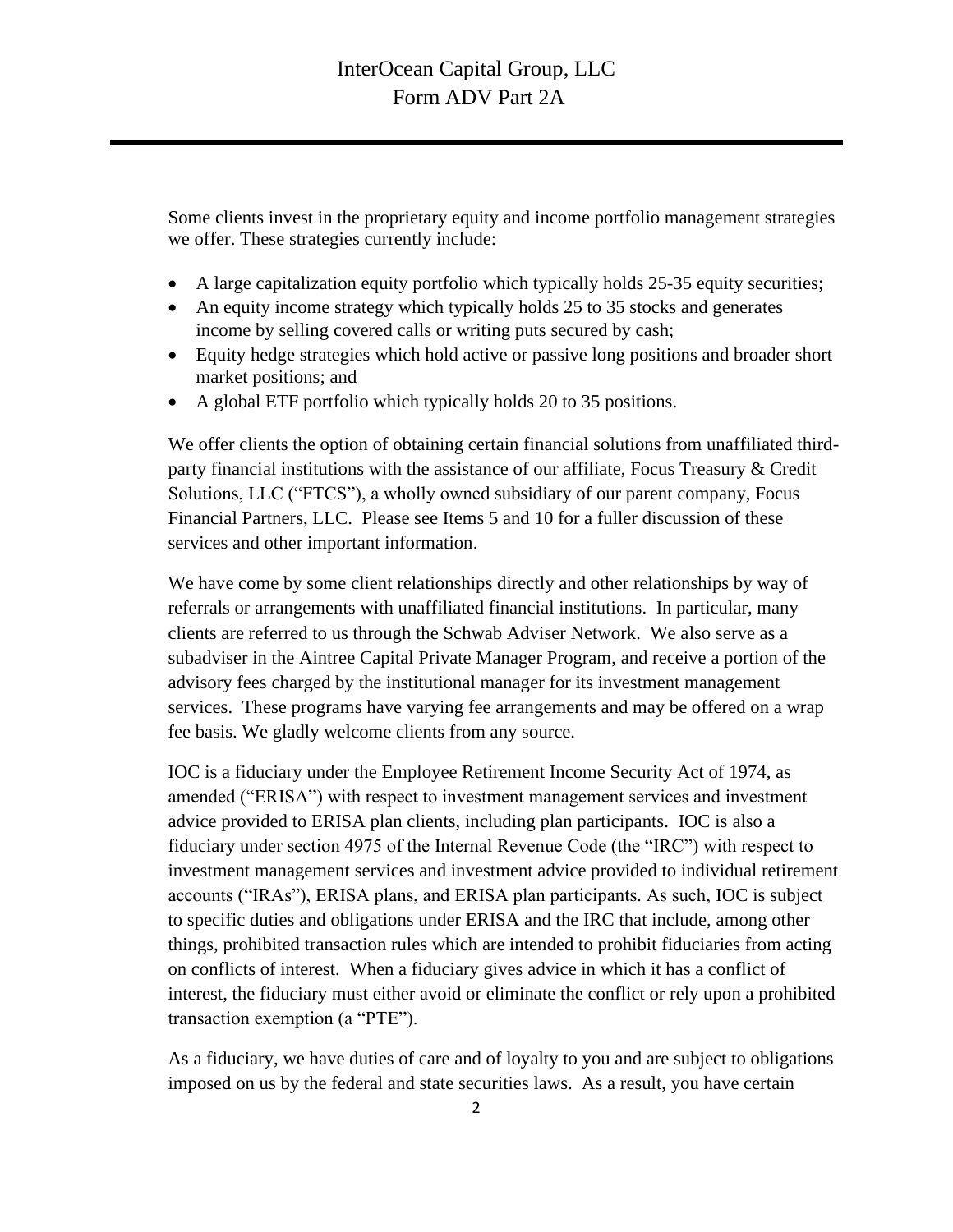rights that you cannot waive or limit by contract. Nothing in our agreement with you should be interpreted as a limitation of our obligations under the federal and state securities laws or as a waiver of any unwaivable rights you possess.

- C. *Customization and Client Restrictions*. Clients can engage us as a wealth manager, to provide portfolio management services, or in a manner combined and customized to meet client needs. We will generally accept reasonable client restrictions with respect to securities held in client accounts. We will also generally accept restrictions on the ownership of certain types of securities and the use of margin, options, and other account features.
- D. *Wrap Fee Programs*. Adviser has no information applicable to this item.
- E. *Assets Under Management*.

As of December 31, 2021:

| \$3,640,605,355 |
|-----------------|
| \$3,104,626,629 |
| \$ 535,978,706  |
|                 |

### <span id="page-5-0"></span>**Item 5 – Fees and Compensation**

A. *Fees*. Our management fee is specified in your client agreement with us, and typically is expressed as a percentage of the assets in your portfolio, including cash, cash equivalents and accrued interest. Any margin balance is netted from the assets in the portfolio before the Management Fee is calculated. Management fees vary, are generally in the range of 0.05% to 1.25% of assets per annum, depending upon various factors, including the amount of the client's assets, complexity of the engagement, the investment strategy employed, and the circumstances and timing of our initial engagement as your investment adviser.

In some cases, we charge a flat annual fee, or may agree to charge some accounts a flat fee and other accounts an asset-based fee.

All fees are negotiable.

B. *Payment of Fees*. We bill clients on a quarterly basis. We typically collect our fees by debiting them from clients' accounts at the third-party custodian. Before debiting client fees, we will obtain client authorization to do so, and prepare an invoice showing the amount of the fee, the value of the client's assets upon which the fee was based, and the manner in which the fee was calculated. The account custodian will send a statement to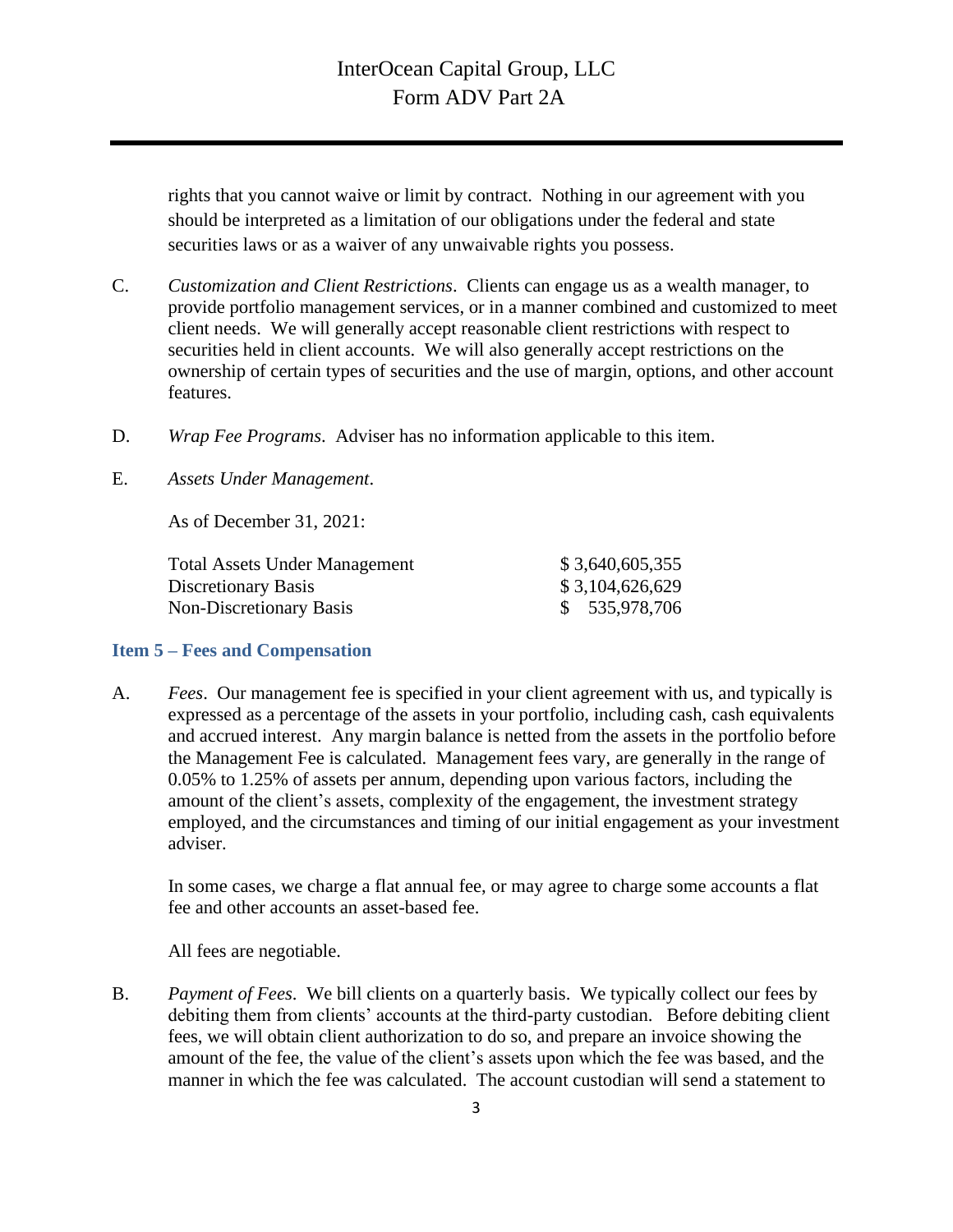the client, at least quarterly, showing all disbursements from the account, including advisory fees paid to us. Clients who permit us to debit their fees are encouraged to confirm the accuracy of the fee, because while we have various controls designed to accurately determine client fees, the custodian does not confirm the accuracy of the fee. We permit clients who do not wish to have their accounts debited to select another method of payment.

In most cases, the advisory agreement may be terminated at any time by either party upon written notice to the other party. The client also has the right to terminate an agreement without paying any advisory fees within five (5) business days after entering into the agreement.

C*. Other Fees in Connection with Adviser Services*. Our fees are exclusive of brokerage commissions, transaction fees, and any other related costs and expenses incurred to invest the assets in their accounts. Clients are responsible for any fees and charges imposed by custodians, brokers, third party investment managers, and other third parties. Such fees may include, but are not limited to, fees charged by managers, custodial fees, deferred sales charges, odd-lot differentials, transfer taxes, wire transfer and electronic fund fees, and other fees and taxes on brokerage accounts and securities transactions. Mutual funds and exchange traded funds also charge internal management fees, which are disclosed in a fund's prospectus. Such charges, fees and commissions are exclusive of, and in addition to, our fee. We do not receive any portion of these commissions, fees, and costs. Further information about our brokerage practices is available in Item 12 of this Brochure.

We offer clients the option of obtaining certain financial solutions from unaffiliated thirdparty financial institutions with the assistance of our affiliate, Focus Treasury & Credit Solutions, LLC ("FTCS"). FTCS does not receive any compensation from such thirdparty institutions for serving our clients. Further information on this conflict of interest is available in Item 10 of this Brochure.

D. *Billing of Fees.* Our fees are billed quarterly in arrears. Each quarter, IOC will send the client an invoice clearly detailing the calculation of the fees billed.

In most cases, the advisory agreement may be terminated at any time by either party upon written notice to the other party. Where an agreement is terminated the client will be billed for all earned unpaid fees, due immediately.

E. *Compensation for the Sale of Securities*. Neither we nor our supervised persons accept compensation for the sale of securities or other investment products.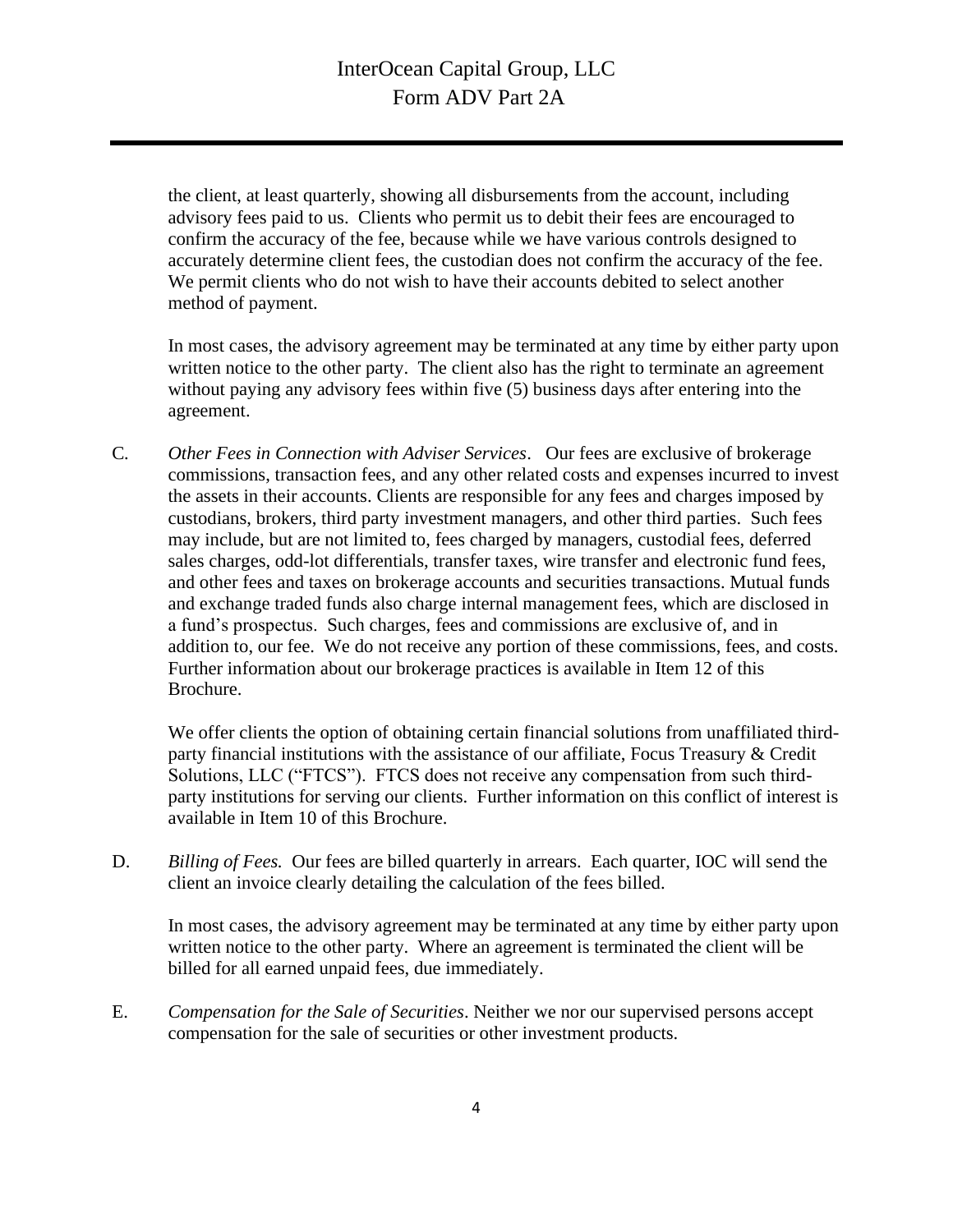### <span id="page-7-0"></span>**Item 6 – Performance-Based Fees and Side-By-Side Management**

We do not accept performance-based fees, and so do not need to discuss potential conflicts of interest related to side-by-side management of client accounts that pay such fees.

### <span id="page-7-1"></span>**Item 7 – Types of Clients**

Our clients primarily are high net worth individuals, trusts, charitable and non-profit organizations, individuals (other than high net worth individuals), corporations and other investment advisers.

### <span id="page-7-2"></span>**Item 8 – Methods of Analysis, Investment Strategies and Risk of Loss**

### **Investing in securities involves risk of loss that clients should be prepared to bear.**

- A. *Methods of Analysis*. Adviser employs a wide range of information in formulating investment advice and managing assets. Information sources include, but are not limited to, the following: (i) financial newspapers and magazines, (ii) research prepared by other organizations, (iii) annual reports, prospectuses, and other SEC filings, and (iv) company press releases, presentations, and other corporate communications. Adviser also purchases and reviews information from recognized financial services information aggregators. Adviser created and currently utilizes screening programs populated with the data purchased from the recognized information aggregators. Finally, Adviser may utilize its own proprietary valuation models for securities analysis. In general, Adviser employs fundamental analysis of the US economy, the global economy, and specific securities to provide investment advice and manage client assets.
- B. *Investment Strategies*. Investment strategies are generally tailored to clients' respective goals, investment objectives, risk tolerance, and personal and financial circumstances.
	- 1. *Large Capitalization Equity Portfolio*. This portfolio strategy will generally hold between 25 to 35 securities. The return objective is 80% and 50% of theupside/downside of the S&P 500 Stock Index over a full market cycle. There are no limits with respect to the allocation to an economic sector or individual positions. The portfolio is generally long equity securities. The manager, however, may sell calls against positions, write puts to acquire stock, buy puts to protect value, or sell securities or indexes short to protect the portfolio from decline. There are no geographic limitations with respect to the origin of investments. Margin borrowing is not generally utilized and its use must be approved in advance by the client. It is the Adviser's goal to have low to modest turnover and hold the assets to capture the long term performance of the securities.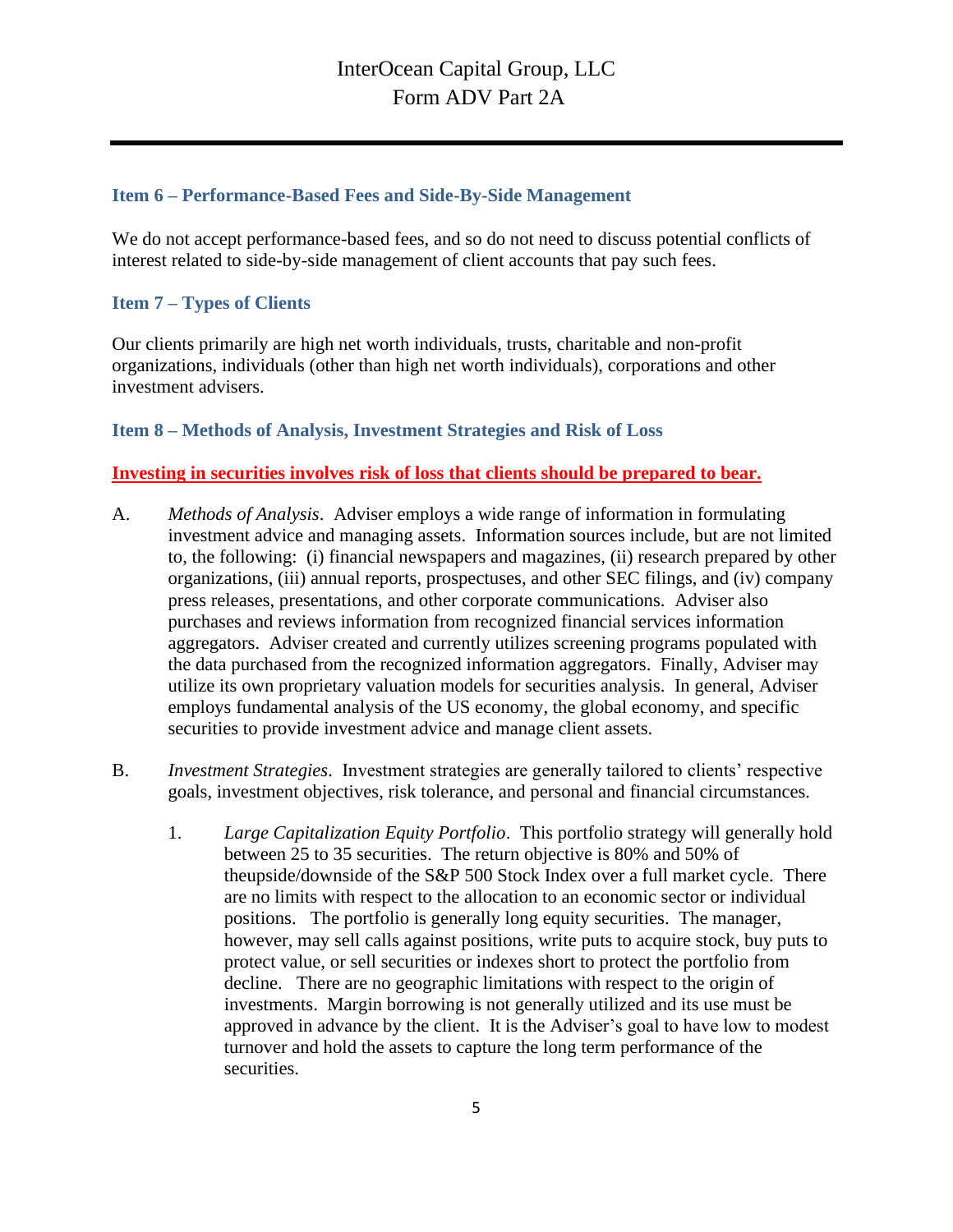Risks include, but are not limited to, investment concentration, economic sector concentration, and all risks associated with investing in equity securities and options.

2. *Equity Income and Option Portfolio*. This portfolio strategy will typically hold 25 to 35 stocks and generate income by selling covered calls or writing puts secured by cash. There are no limits with respect to the allocation to an economic sector or individual positions. The manager may write puts to acquire stock, buy puts to protect value, or sell securities or indexes short to protect the portfolio from decline. There are no geographic limitations with respect to the origin of investments. Margin borrowing is not generally utilized and its use must be approved in advance by the client. Turnover may be high when securities are called away by the owners of the call options sold against the equity positions. If the term of the options sold is less than one year, and the securities are called away, the portfolio may not be tax efficient. The tax efficiency of the portfolio depends on the holding period of the underlying equity securities and certain other rules under the United States Tax Code.

Risks include, but are not limited to, investment concentration, economic sector concentration, and all risks associated with investing in equity securities. Additional risks include foregone upside appreciation if the stock prices exceed the strike price of the calls during or at the end of the option term. Finally, the portfolio may not be tax efficient and brokerage commissions are levied on both the stocks and the call options when positions are purchased or sold.

3. *Equity Hedge Portfolio*. The portfolio strategy will typically hold active or passive long positions and broader short market positions to pursue a long and short equity strategy with the ability to tactically adjust the net market exposure of the portfolio. The net long exposure (long positions minus short positions) can range from minus 100 percent to plus 100 percent (or higher with margin lending), but will generally range from plus 20 percent to plus 100 percent. Adviser utilizes the methods of analysis described in Item 8A above. The portfolio will generally own between twenty and thirty long positions and fewer short positions. Adviser may also utilize indexes for long positions as well as short positions. There are no limits with respect to the allocation to an economic sector or individual positions. There are no geographic limitations with respect to the origin of investments. Margin borrowing may occur from time to time. It is the Adviser's goal to have low to modest turnover on the long positions and hold the assets to capture the long term performance of the securities. Short positions are, by definition, tax inefficient and capital gains and losses will be characterized as short term regardless of the holding period of the short position.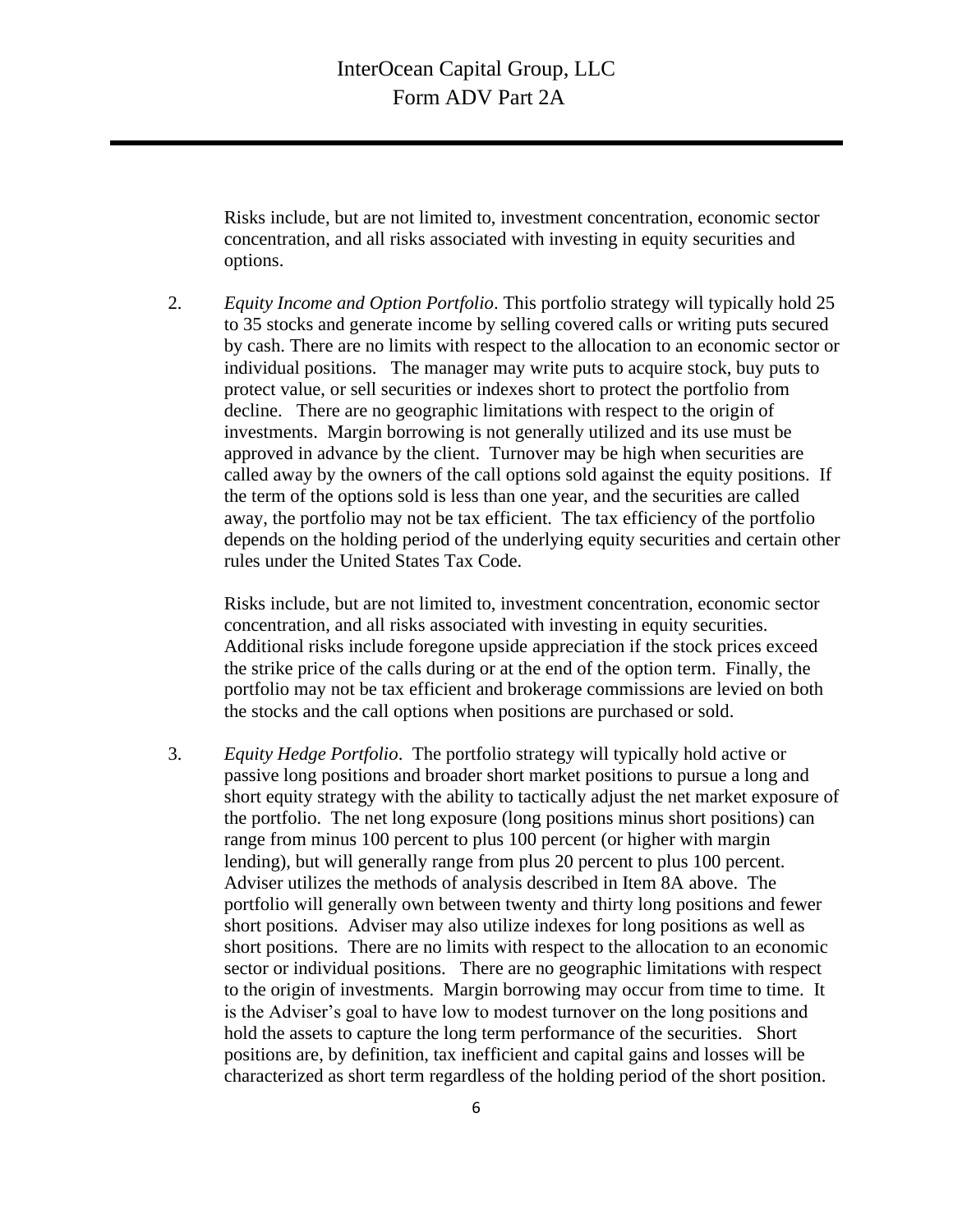Risks include, but are not limited to, investment concentration, economic sector concentration, and all risks associated with investing long and short in equity securities. Additional risks include foregone upside appreciation if stock prices advance while the portfolio is hedged.

4. *Global Exchange-Traded Funds ("ETF") Portfolio*. This portfolio strategy is an actively managed global equity portfolio primarily invested in ETFs. The portfolio generally contains 20 to 35 positions. ETF portfolios may be invested in funds holding domestic and / or global securities. Sector and market weights may be adjusted according to Advisor's expectations of return and risk. Models are based on the premise that sector and market allocations are primary factors that drive investment returns.

Risks include, but are not limited to, investment concentration, economic sector concentration, and all risks associated with equity and ETF securities.

5. *Tactical Diversifying Portfolio*. This portfolio strategy is an actively managed tactical portfolio that seeks to provide diversification benefits by broadening the sources of risk and return. The portfolio currently contains ETFs that are invested in commodities, foreign currencies, bonds and funds holding domestic and/or global securities, but the holdings and exposures are unconstrained and can be changed relatively quickly. The strategy may hold positions with K-1 tax reporting.

Risks include, but are not limited to, investment concentration, economic sector concentration, and all risks associated with investing in commodities, equity and ETF securities.

- 6. *Customized Investment Strategies*. Where called for in our engagement, we will customize investment strategies to meet the objectives of its clients. In addition to equity securities, options and ETFs, we may invest client assets in fixed-income instruments, mutual funds, private investments and any other securities that meet the risk and return objectives agreed to by the client and Adviser.
- C. *Risk of Loss and Particular Type of Security*.

Equity Market Risks. The value of equity securities can and will decline from time-totime due to fluctuation in the earnings of the company invested in and in the stock market. Stock prices change as a result of many factors, including developments affecting the condition of both individual companies and the general economic environment. General market decline in the stock prices for all companies may cause stock values to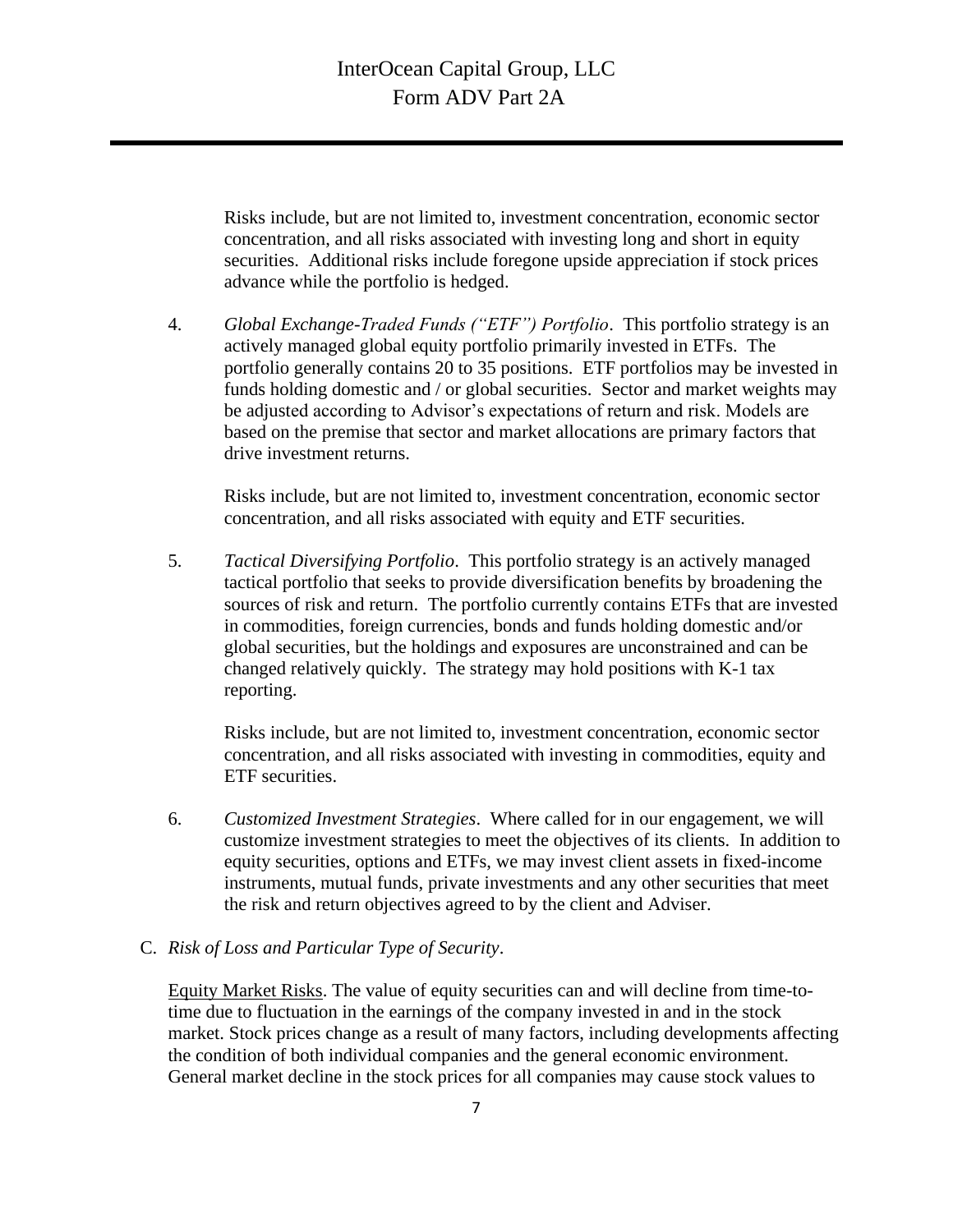decline over longer periods (e.g. bear markets), regardless of an individual security's long-term prospects. Investing in individual stocks incurs risk, including bankruptcy, which could materially impair a stock's share price and cause a client portfolio to suffer losses.

ETFs and Mutual Fund Risks. ETFs and mutual funds are often considered less risky than investing in individual securities because of their diversified portfolios; however, these investments are still subject to risks associated with the markets in which they invest. In addition, the funds success will be related to the skills of their particular managers and their performance in managing their funds.

ETFs can have risks relating to liquidity, index tracking and trading, largely depending on the characteristics of the underlying securities. ETN's can have risk relating to illiquidity, index tracking, trading and credit worthiness of the ETN issuer.

Risks Associated with Options. Our equity income strategy makes significant use of options writing (usually selling "call" options) for the purpose of generating income. Investors in this strategy should note the risks related to writing options. The writer of a "call" option receives premium payments in exchange for the obligation to sell stock to the holder of the option at the agreed-upon strike price. The writer of a call option could potentially incur substantial losses in the event of significant and sudden increases in the price of the underlying security. If the option is exercised, the writer of the call option is exposed to potential losses of the difference between the strike price of the option and the market price of the underlying security when exercised. The potential for loss is greatest where the call is "uncovered," meaning that the writer does not hold the underlying security. However, to the extent that a call is written against a security held in an account, the account will not realize the benefit of increases in the price of the security.

The writer of a "put" option receives premium payments in exchange for the obligation to purchase stock from the holder of the option at the agreed-upon strike price. The writer of a put option could potentially incur substantial losses in the event of significant and sudden declines in the price of the underlying security. If the option is exercised, the writer of the put option is exposed to potential losses of the difference between the strike price of the option and the market price of the underlying security when exercised. The potential for loss is greatest where the put is "uncovered" and the writer of the option has not reserved cash to cover the cost of purchasing the delivered security. We seek to mitigate this risk by securing any put options we write with cash.

Sales of options also are subject to the costs and risks of trading on margin, which include the magnification of trading gains and losses and the potential for forced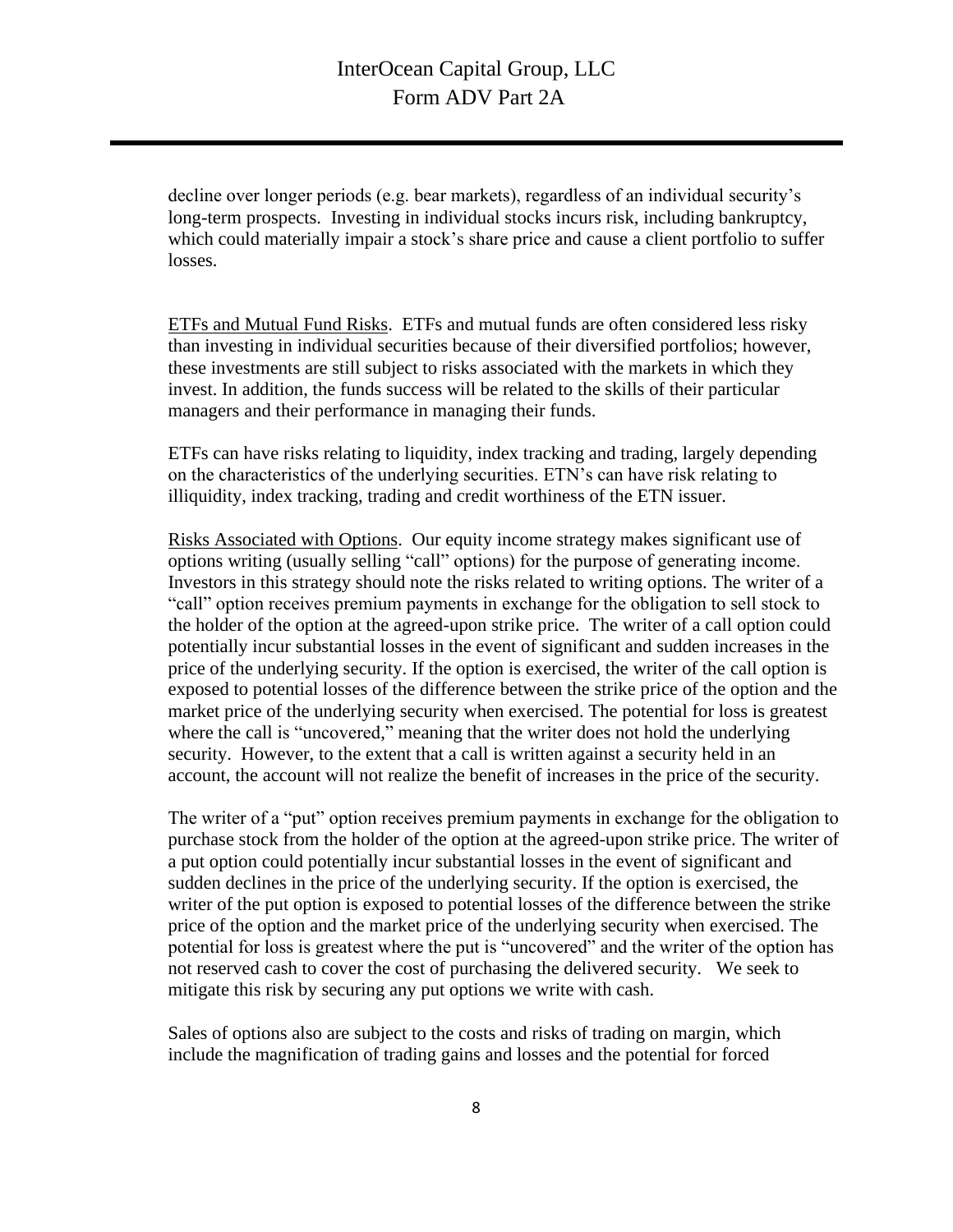liquidation of a position at fire sale prices in order to meet margin maintenance requirements.

For detailed information on the use of options and option strategies, please contact the Options Clearing Corporation for the current Options Risk Disclosure Statement.

Foreign Securities Risks. While foreign investments are important to the diversification of client investment portfolios, they carry risks that may be different from U.S. investments. For example, foreign investments may not be subject to uniform audit, financial reporting or disclosure standards, practices or requirements comparable to those found in the U.S. Foreign investments are also subject to foreign withholding taxes and the risk of adverse changes in investment or exchange control regulations. Additionally, foreign investments may involve currency risk, which is the risk that the value of the foreign security will decrease due to changes in the relative value of the U.S. dollar and the security's underlying foreign currency.

Fixed Income Risks. While investing in fixed income instruments, either directly or through funds, is generally less volatile than investing in stock (equity) markets, fixed income investments nevertheless are subject to risks. These risks include, without limitation, interest rate risks (risks that changes in interest rates will devalue the investments), credit risks (risks of default by borrowers), liquidity risks (risks that trading a security will become difficult or costly) and/or maturity risk (risks that bonds or notes will change value from the time of issuance to maturity).

Private Investment Funds. Investments in alternative assets, such as hedge funds, private equity funds, and other private investment funds often are: (i) highly speculative and invest in complex instruments and structures including derivatives and structured products; (ii) illiquid with limited withdrawal or redemption rights; (iii) leveraged; (iv) subject to significant volatility; (v) subject to long holding periods; (vi) less transparent than public investments; (vii) subject to significant restrictions on transfers; (viii) affected by complex tax considerations; and (ix) in the case of private equity funds, affected by capital call default risk. In addition to the above, investors in these strategies will be subject to fees and expenses which will reduce profits or increase losses. Please refer to the private placement memorandum of each private investment fund for a discussion of the principal risks specific to that investment fund's strategies.

#### Additional considerations:

1. *COVID-19 Outbreak and Other Public Health Risks*.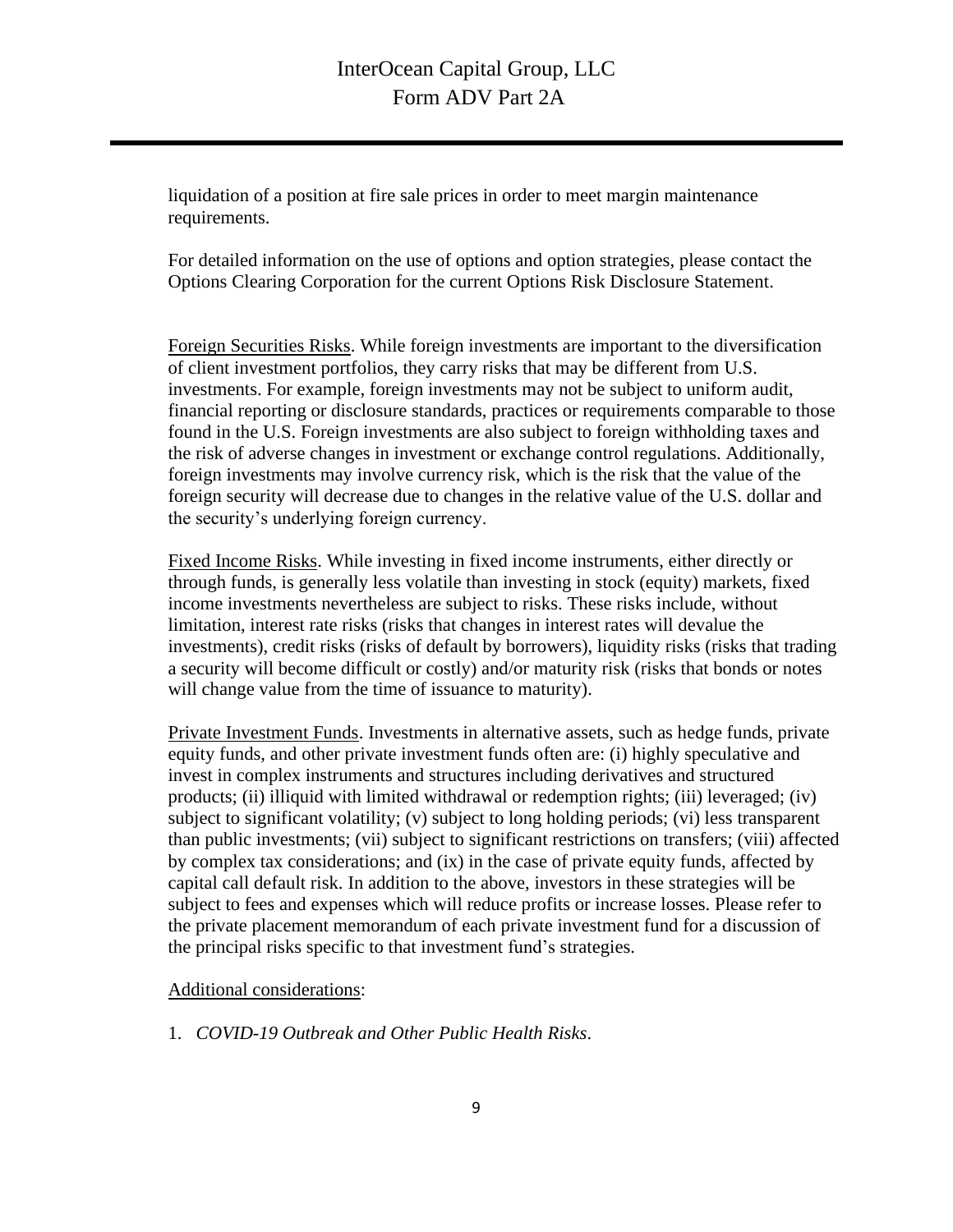The transmission of COVID and efforts to contain its spread have resulted in border closings and other travel restrictions and disruptions, market volatility, disruptions to business operations, supply chains and customer activity and quarantines. With widespread availability of vaccines, the U.S. Centers for Disease Control and Prevention has revised its guidance, travel restrictions have started to lift, and businesses have reopened. However, the COVID pandemic continues to evolve and the extent to which our investment strategies will be impacted will depend on various factors beyond our control, including the extent and duration of the impact on economies around the world and on the global securities and commodities markets. Volatility in the U.S. and global financial markets caused by the COVID pandemic may continue and could impact our firm's investment strategies.

Although currently there has been no significant impact, the COVID outbreak, and future pandemics, could negatively affect vendors on which our firm and clients rely and could disrupt the ability of such vendors to perform essential tasks.

#### *2. Margin Leverage*

Adviser may utilize leverage in limited circumstances. The use of margin leverage enhances the overall risk of investment gain and loss to the client's investment portfolio. The use of margin leverage entails borrowing, which results in additional interest costs to the investor.

Broker-dealers who carry customer accounts require a minimum equity requirement when clients utilize margin leverage. The minimum equity requirement is stated as a percentage of the value of the underlying collateral security with an absolute minimum dollar requirement.

Regulations concerning the use of margin leverage are established by the Federal Reserve Board and vary if the client's account is held at a broker-dealer versus a bank custodian. Broker-dealers and bank custodians may apply more stringent rules as they deem necessary.

#### *3. Short Selling*

Short selling involves the sale of a security that is borrowed rather than owned. When a short sale is affected, the investor is expecting the price of the security to decline in value so that a purchase or closeout of the short sale can be effected at a lower price. The primary risks of effecting short sales is the availability to borrow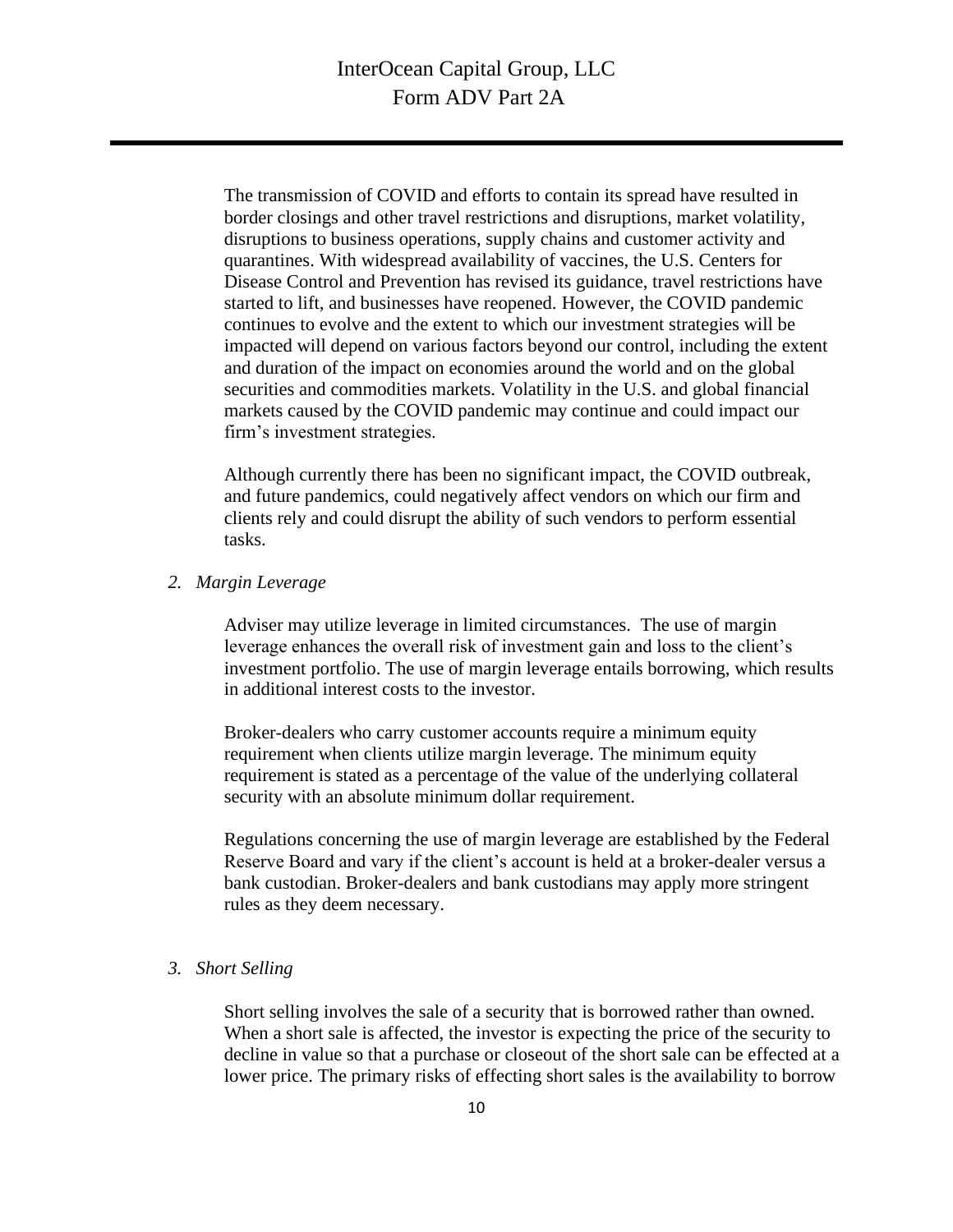the stock, the unlimited potential for loss, and the requirement to fund any difference between the short credit balance and the market value of the security.

#### *4. Cybersecurity*

The computer systems, networks and devices used by IOC and service providers to us and our clients to carry out routine business operations employ a variety of protections designed to prevent damage or interruption from computer viruses, network failures, computer and telecommunication failures, infiltration by unauthorized persons and security breaches. Despite the various protections utilized, systems, networks, or devices potentially can be breached. A client could be negatively impacted as a result of a cybersecurity breach.

Cybersecurity breaches can include unauthorized access to systems, networks, or devices; infection from computer viruses or other malicious software code; and attacks that shut down, disable, slow, or otherwise disrupt operations, business processes, or website access or functionality. Cybersecurity breaches may cause disruptions and impact business operations, potentially resulting in financial losses to a client; impediments to trading; the inability by us and other service providers to transact business; violations of applicable privacy and other laws; regulatory fines, penalties, reputational damage, reimbursement or other compensation costs, or additional compliance costs; as well as the inadvertent release of confidential information.

<span id="page-13-0"></span>Similar adverse consequences could result from cybersecurity breaches affecting issuers of securities in which a client invests; governmental and other regulatory authorities; exchange and other financial market operators, banks, brokers, dealers, and other financial institutions; and other parties. In addition, substantial costs may be incurred by these entities in order to prevent any cybersecurity breaches in the future.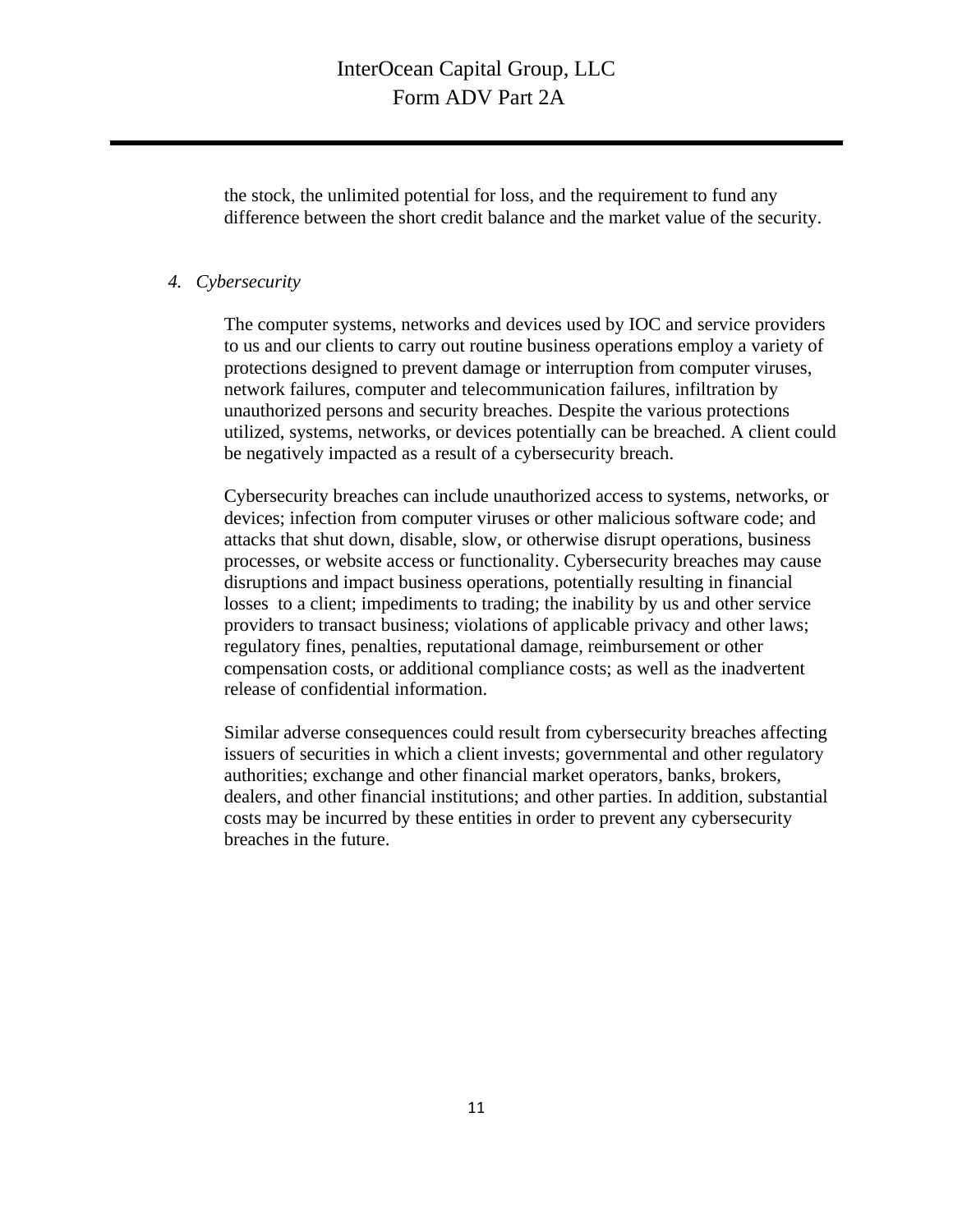#### **Item 9 – Disciplinary Information**

- A. *Criminal or Civil Actions* There is nothing to report on this item.
- B. *Administrative Enforcement Proceedings* There is nothing to report on this item.
- C*. Self-Regulatory Organization Enforcement Proceedings* There is nothing to report on this item.

## <span id="page-14-0"></span>**Item 10 – Other Financial Industry Activities and Affiliations**

- A. *Registered with Broker Dealer*. Neither Adviser nor its affiliates are registered brokerdealers and do not have an application to register pending.
- B. *Futures or Commodity Registrations*. Neither Adviser nor its affiliates are registered as a commodity firm, futures commission merchant, commodity pool operator or commodity trading advisor and do not have an application to register pending.
- C. *Material Relationships Maintained by this Advisory Business and Conflicts of Interest*.

*iSectors, LLC*

Adviser may recommend ETF Asset Allocation Models licensed from iSectors, LLC. These models are based on the premise that asset allocation is one of the main factors driving investment returns. For more information see the iSectors, LLC Form ADV Part 2 brochure.

Adviser pays iSectors, LLC a fee, for use of its intellectual property based on all designated client accounts that use the Models. The fee is applied to the market value of the assets within the accounts in accordance with a fee schedule.

Adviser is responsible for determining whether or not to implement the Models or any portion thereof. It is Adviser's intent, however, to apply the models to accounts without any investment input from its Chief Investment Officer or portfolio managers.

The licensing fee arrangement between Adviser and iSectors creates a potential conflict of interest as there is an economic incentive for Adviser to avoid allocating to iSectors strategies since the net fee, after Adviser pays iSectors, may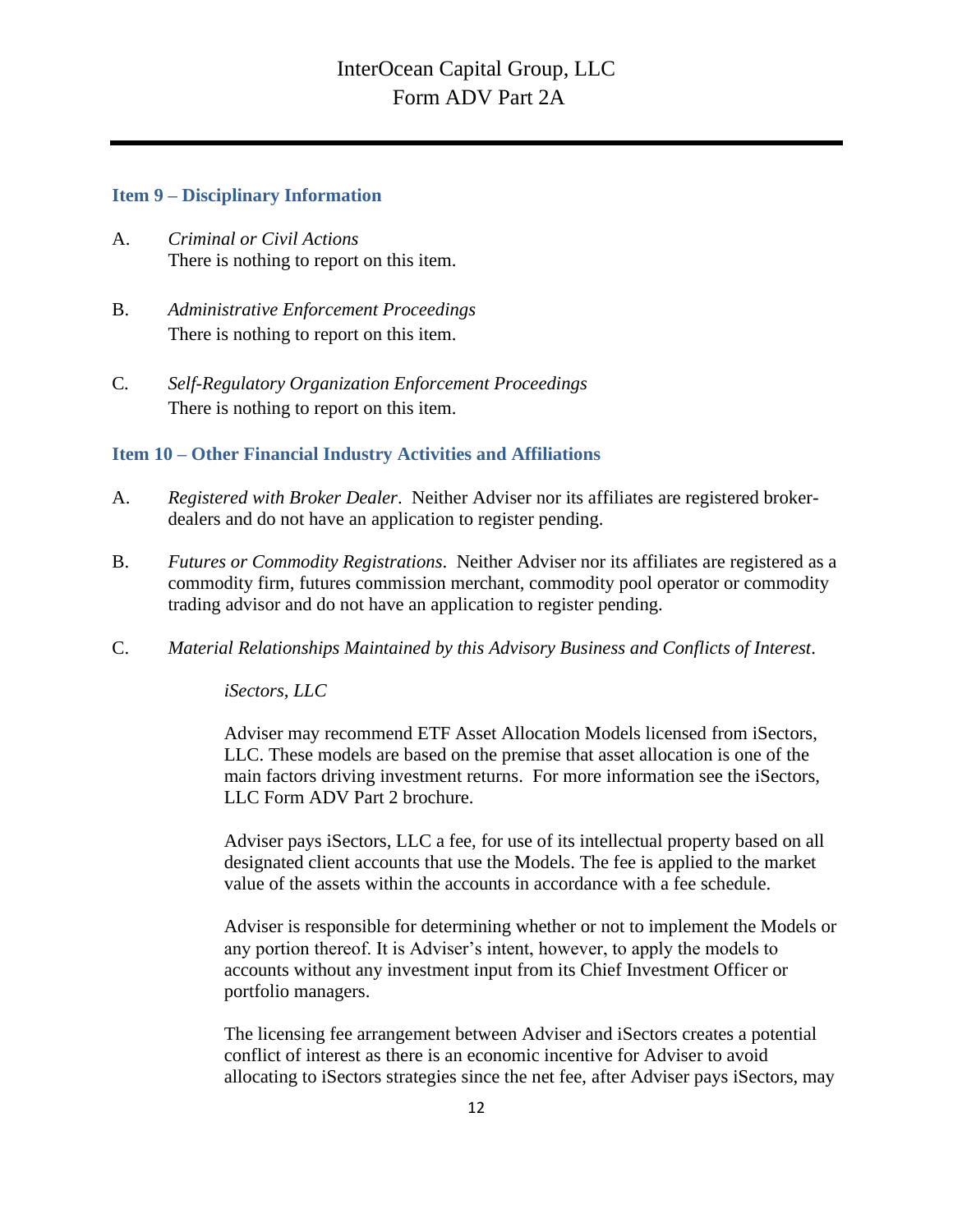be lower than the net fee earned on other proprietary investment strategies that Adviser may execute on behalf of the client. Conversely, Adviser may enter into other business relationships with iSectors and benefit from the fact that iSectors portfolios are utilized by Adviser's clients.

#### *Focus Financial Partners*

As noted above in response to Item 4, certain investment vehicles managed by Stone Point collectively are owners of Focus LLC and Focus Inc. Because IOC is an indirect, wholly owned subsidiary of Focus LLC and Focus Inc., the Stone Point investment vehicles are indirect owners of IOC. Neither Stone Point, nor any of its affiliates participate in the management or investment recommendations of our business.

#### *Focus Treasury & Credit Solutions*

We offer clients the option of obtaining certain financial solutions from unaffiliated third-party financial institutions with the assistance of our affiliate, Focus Treasury & Credit Solutions, LLC ("FTCS"), a wholly owned subsidiary of our parent company, Focus Financial Partners, LLC. These third-party financial institutions are banks and non-banks (the "Network Institutions") that offer credit and cash management solutions to our clients. Certain other unaffiliated third parties provide administrative and settlement services to facilitate FTCS's cash management solutions. FTCS acts as an intermediary to facilitate our clients' access to these credit and cash management solutions.

Neither we nor FTCS receives any compensation from the Network Institutions or any other third parties for providing credit or cash management solutions to our clients. For services provided by FTCS to clients of other Focus firms, FTCS receives a portion of the revenue earned by the Network Institutions, and such compensation to FTCS is also revenue for our common parent company, Focus Financial Partners, LLC. However, this compensation to FTCS does not come from credit or cash management solutions provided to any of our clients. The volume generated by our clients' transactions does benefit FTCS and Focus in attracting, retaining, and negotiating with Network Institutions. We mitigate this conflict by: (1) fully and fairly disclosing the material facts concerning the above arrangements to our clients, including in this Brochure; and (2) offering FTCS solutions to clients on a strictly nondiscretionary and fully disclosed basis, and not as part of any discretionary investment services. Additionally, we note that clients who use FTCS's services will receive product-specific disclosure from the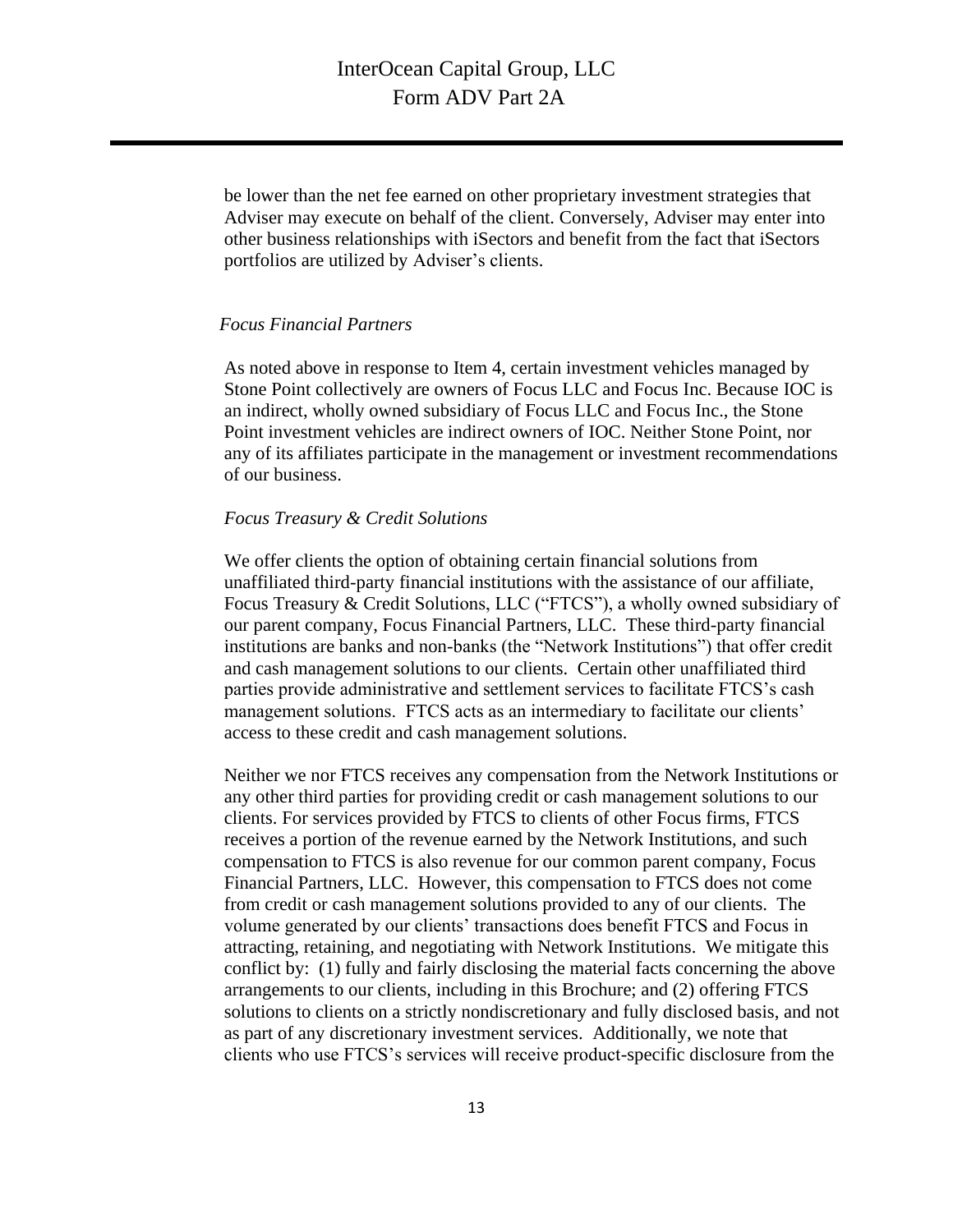Network Institutions and other unaffiliated third-party intermediaries that provide services to our clients.

We have an additional conflict of interest when we recommend FTCS to provide credit solutions to our clients because our interest in continuing to receive investment advisory fees from client accounts gives us a financial incentive to recommend that clients borrow money rather than liquidating some or all of the assets we manage.

#### *Credit Solutions from FTCS*

For FTCS credit solutions, the interest rate of the loan is ultimately determined by the lender, although in some circumstances FTCS may have the ability to influence the lender to lower the interest rate of the loan. The final rate may be higher or lower than the prevailing market rate. We can offer no assurances that the rates offered to you by the lender are the lowest possible rates available in the marketplace.

Clients retain the right to pledge assets in accounts generally, subject to any restrictions imposed by clients' custodians. While the FTCS program facilitates secured loans through Network Institutions, clients are free instead to work directly with institutions outside the FTCS program. Because of the limited number of participating Network Institutions, clients may be limited in their ability to obtain as favorable loan terms as if the client were to work directly with other banks to negotiate loan terms or obtain other financial arrangements.

Clients should also understand that pledging assets in an account to secure a loan involves additional risk and restrictions. A Network Institution has the authority to liquidate all or part of the pledged securities at any time, without prior notice to clients and without their consent, to maintain required collateral levels. The Network Institution also has the right to call client loans and require repayment within a short period of time; if the client cannot repay the loan within the specified time period, the Network Institution will have the right to force the sale of pledged assets to repay those loans. Selling assets to maintain collateral levels or calling loans may result in asset sales and realized losses in a declining market, leading to the permanent loss of capital. These sales also may have adverse tax consequences. Interest payments and any other loan-related fees are borne by clients and are in addition to the advisory fees that clients pay us for managing assets, including assets that are pledged as collateral. The returns on pledged assets may be less than the account fees and interest paid by the account. Clients should consider carefully and skeptically any recommendation to pursue a more aggressive investment strategy in order to support the cost of borrowing,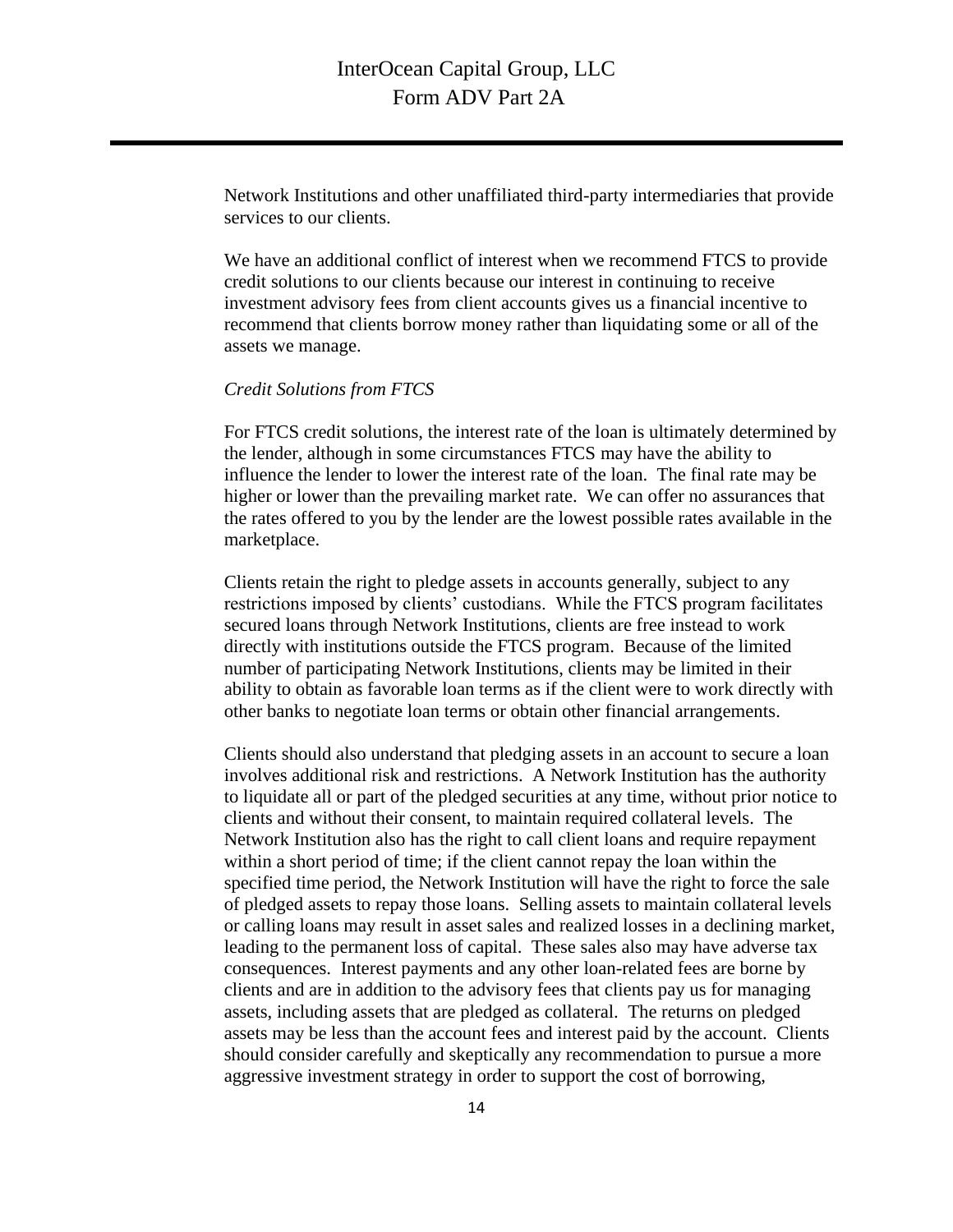particularly the risks and costs of any such strategy. More generally, before borrowing funds, a client should carefully review the loan agreement, loan application, and other forms and determine that the loan is consistent with the client's long-term financial goals and presents risks consistent with the client's financial circumstances and risk tolerance.

#### *Cash Management Solutions from FTCS*

For FTCS cash management solutions, as stated above, certain third-party intermediaries provide administrative and settlement services in connection with the program. Those intermediaries each charge a fixed basis point fee on total deposits in the program. Before any interest is paid into client accounts, the Network Institutions and certain unaffiliated third-party service providers take their fees out, and the net interest is then credited to clients' accounts. Engaging FTCS, the Network Institutions, and these other intermediaries to provide cash management solutions does not alter the manner in which we treat cash for billing purposes.

Clients should understand that in rare circumstances, depending on interest rates and other economic and market factors, the yields on cash management solutions could be lower than the aggregate fees and expenses charged by the Network Institutions, the intermediaries referenced above, and us. Consequently, in these rare circumstances, a client could experience a negative overall investment return with respect to those cash investments. Nonetheless, it might still be reasonable for a client to participate in the FTCS cash management program if the client prefers to hold cash at the Network Institutions rather than at other financial institutions (e.g., to take advantage of FDIC insurance).

### D. *Recommended Third Party Advisers*. Adviser has no information applicable to this Item.

### <span id="page-17-0"></span>**Item 11 – Code of Ethics, Participation or Interest in Client Transactions and Personal Trading**

Adviser has adopted a Code of Ethics for all supervised persons of the firm describing its standard of business conduct, and fiduciary duty to its clients. The Code of Ethics includes provisions relating to the confidentiality of client information, a prohibition on insider trading, restrictions on the acceptance of significant gifts and the reporting of certain gifts and business entertainment items, and personal securities trading procedures, among other things. All supervised persons must acknowledge the terms of the Code of Ethics annually, or as amended.

Adviser anticipates that, in appropriate circumstances, consistent with clients' investment objectives, it will cause accounts over which Adviser has management authority to effect, and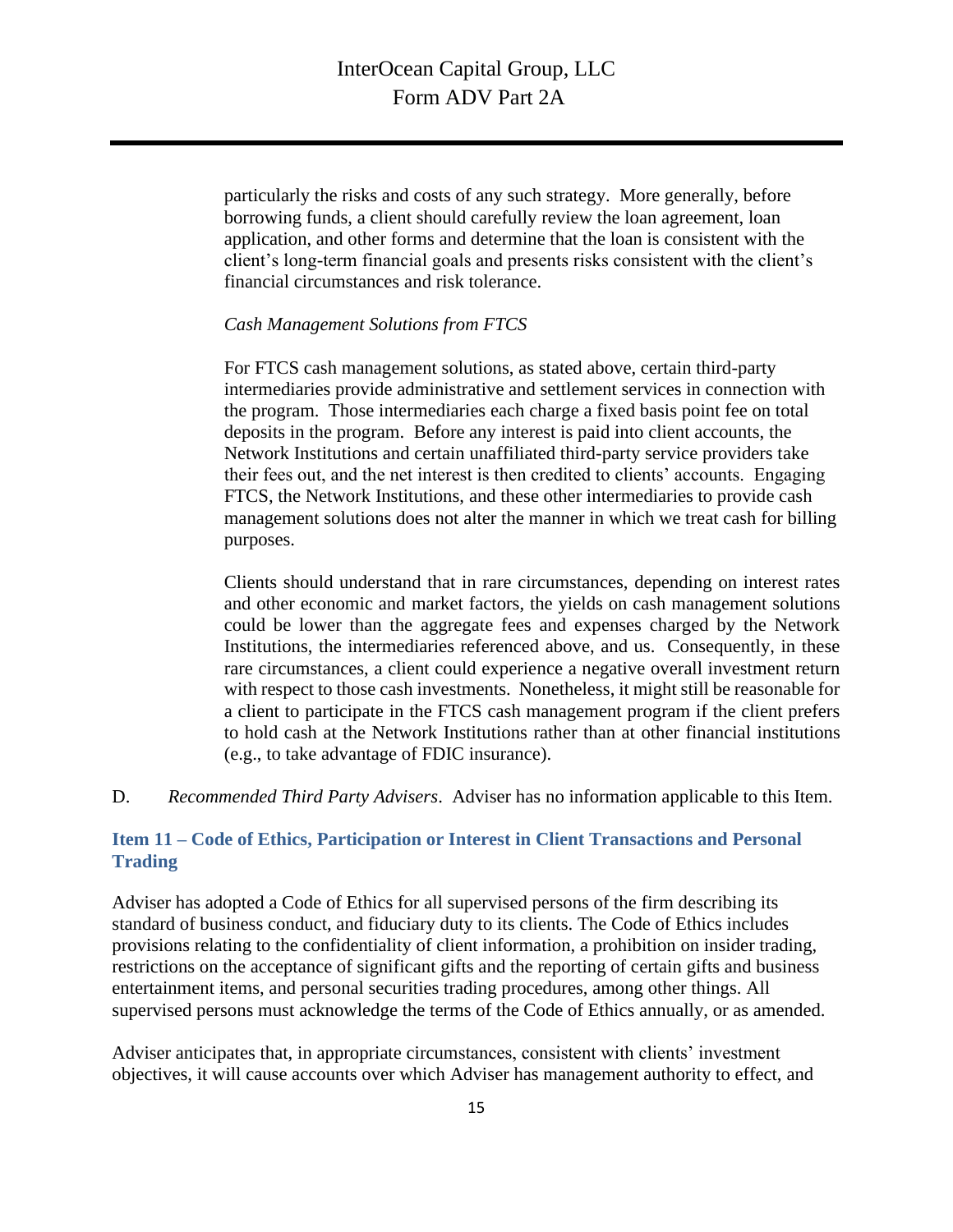will recommend to investment advisory clients or prospective clients, the purchase or sale of securities in which Adviser, its supervised persons and/or clients, directly or indirectly, have a position of interest. Adviser's supervised persons are required to follow Adviser's Code of Ethics. The Code of Ethics is designed to assure that the personal securities transactions, activities and interests of the supervised persons of Adviser will not interfere with (i) making decisions in the best interest of advisory clients and (ii) implementing such decisions while, at the same time, allowing supervised persons to invest for their own accounts. Under the Code, certain classes of securities have been designated as exempt transactions, based upon a determination that these would materially not interfere with the best interest of Adviser's clients. In addition, the Code requires pre-clearance of many transactions, and may restrict trading in close proximity to client trading activity. Nonetheless, because the Code of Ethics in some circumstances would permit supervised persons to invest in the same securities as clients, there is a possibility that supervised persons might benefit from market activity by a client in a security held by a supervised person. Trading of supervised persons is monitored under the Code of Ethics to prevent conflicts of interest between Adviser and its clients.

Certain affiliated accounts may trade in the same securities with client accounts on an aggregated basis when consistent with Adviser's obligation of best execution. In such circumstances, the affiliated and client accounts will share commission costs equally and receive securities at a total average price. Partially filled orders will be allocated on a pro rata basis when practical.

Adviser's clients or prospective clients may request a copy of the firm's Code of Ethics by contacting Forrest Sumlar, Adviser's Chief Compliance Officer.

It is Adviser's policy that the firm will not affect any principal or agency cross securities transactions for client accounts. Adviser will also not cross trades between client accounts. Principal transactions are generally defined as transactions where an adviser, acting as principal for its own account or the account of an affiliated broker-dealer, buys from or sells any security to any advisory client. A principal transaction may also be deemed to have occurred if a security is crossed between an affiliated hedge fund and another client account. An agency cross transaction is defined as a transaction where a person acts as an investment adviser in relation to a transaction in which the investment adviser, or any person controlled by or under common control with the investment adviser, acts as broker for both the advisory client and for another person on the other side of the transaction. Agency cross transactions may arise where an adviser is dually registered as a broker-dealer or has an affiliated broker-dealer.

#### *Private or Closely Held Securities*

IOC may from time to time recommend or provide access to certain closely held investment opportunities to its clients. IOC will make a reasonable determination as to the suitability of the investment for each of its clients and may not offer the investment to all its clients based upon its sole determination of suitability. Certain conflicts of interest may arise between IOC and its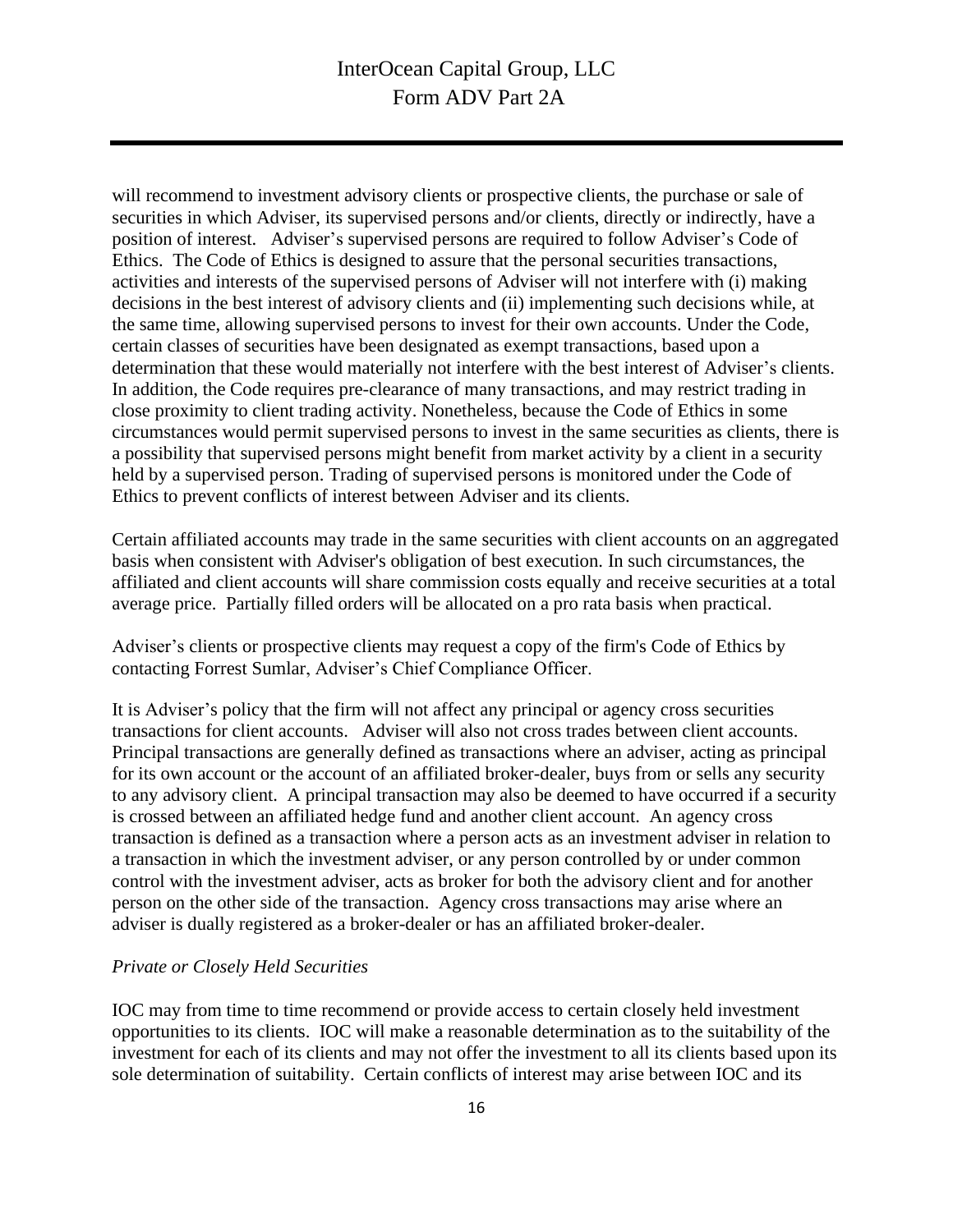clients. These conflicts include, but are not limited to (i) IOC advising clients who may be in conflict with one another regarding certain company matters, and (ii) the maintenance by IOC of concurrent client relationships with both the company manager and client / investors in the company

#### <span id="page-19-0"></span>**Item 12 – Brokerage Practices**

#### A. *Broker-Dealer Selection*.

- 1*. Research and Other Soft Dollar Benefits*. Adviser has not entered into any soft dollar arrangements with broker dealers. Adviser does, however, receive access to the general research database provided by custodians who are also acting as a broker-dealer to its clients. Adviser has access to multiple sources of data and research which serves to minimize the reliance on any single custodian's services (See Item 8.A).
- 2. *Brokerage for Client Referrals*. Adviser has no information applicable to this Item.
- 3. *Custody / Broker-Dealer Recommendations and Directed Brokerage*. Most client transactions occur at the custodian recommended by Adviser and selected by the client. Adviser, however, maintains the capabilities to execute transactions away from the primary custodian when it is advantageous to do so or when execution at the primary custodian is not possible.

Adviser recommends custodians who serve as broker-dealers for its clients. The recommendation is based on a number of factors. Adviser evaluates a wide range of criteria, including the custodian / broker's commission rate, execution, capability, back office efficiency, and ability to handle certain trades. Adviser may not always recommend custodian / broker-dealers on the basis of the lowest commission rate available. The ability of the custodian / broker dealer to service the identified needs of a particular client are considered for each custodian / broker-dealer recommendation.

We typically recommend that clients establish brokerage accounts with Charles Schwab & Co., Inc. ("Schwab"), a FINRA registered broker-dealer, member SIPC, and / or other custodians, to maintain custody of clients' assets and to effect trades for their accounts. Schwab provides quality execution, trade settlement and servicing of client accounts at reasonable prices. Schwab also refers clients to us and provides us with various products and services. While we usually recommend that clients custody their accounts at Schwab, our clients decide where they choose to custody their assets.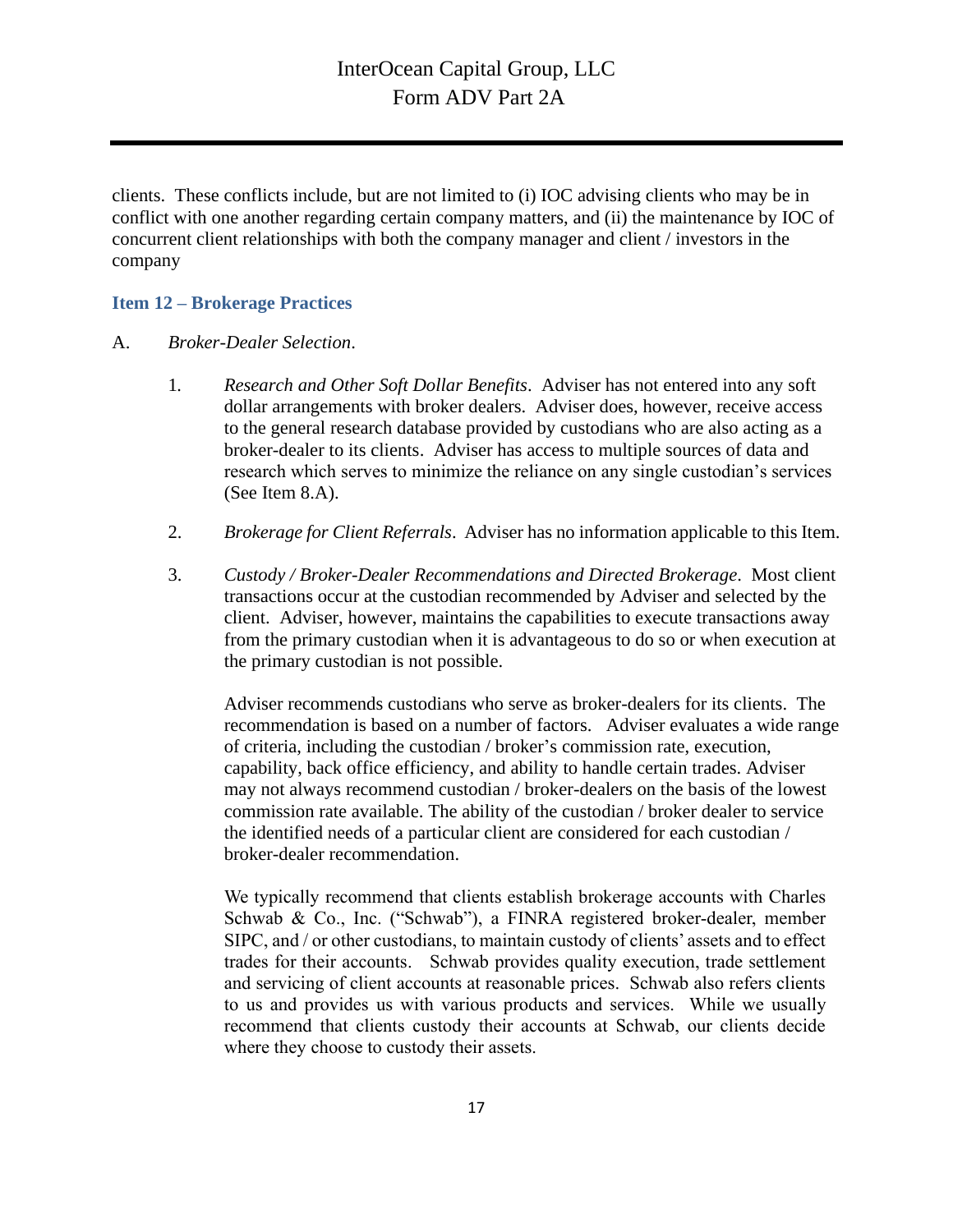When recommending a custodian broker-dealer, we consider a wide range of factors, including, among others, the following:

- combination of transaction execution services along with asset custody services (generally without a separate fee for custody);
- capability to execute, clear, and settle trades (buy and sell securities for client accounts);
- capabilities to facilitate transfers and payments to and from accounts (wire transfers, check requests, bill payment, etc.);
- breadth of investment products made available (stocks, bonds, mutual funds, exchange traded funds (ETFs), etc.);
- availability of investment research and tools that assist us in making investment decisions;
- quality of services;
- competitiveness of the price of those services (commission rates, margin interest rates, other fees, etc.) and willingness to negotiate them;
- reputation, financial strength, and stability of the provider;
- their prior service to us and our other clients; and
- the availability of other products and services that benefit us, as discussed below.
- 4. *Institutional Trading and Custody Services.* The custodian provides Adviser with access to its institutional trading and custody services, which are typically not available to the custodian's retail investors. These services generally are available to independent investment advisers on an unsolicited basis, at no charge to them so long as a certain minimum amount of the adviser's clients' assets are maintained in accounts at a particular custodian. These services are not contingent upon Adviser committing to a custodian any specific amount of business (assets in custody or trading commissions). The custodian's brokerage services include the execution of securities transactions, custody, research, and access to mutual funds and other investments that are otherwise generally available only to institutional investors or would require a significantly higher minimum initial investment.
- 5. *Other Products and Services.* Custodian also makes available to Adviser other products and services that benefit Adviser but may not directly benefit its clients' accounts. Many of these products and services may be used to service all or some substantial number of Adviser's accounts, including accounts not maintained at custodian. The custodian may also make available to Adviser software and other technology that may include the following: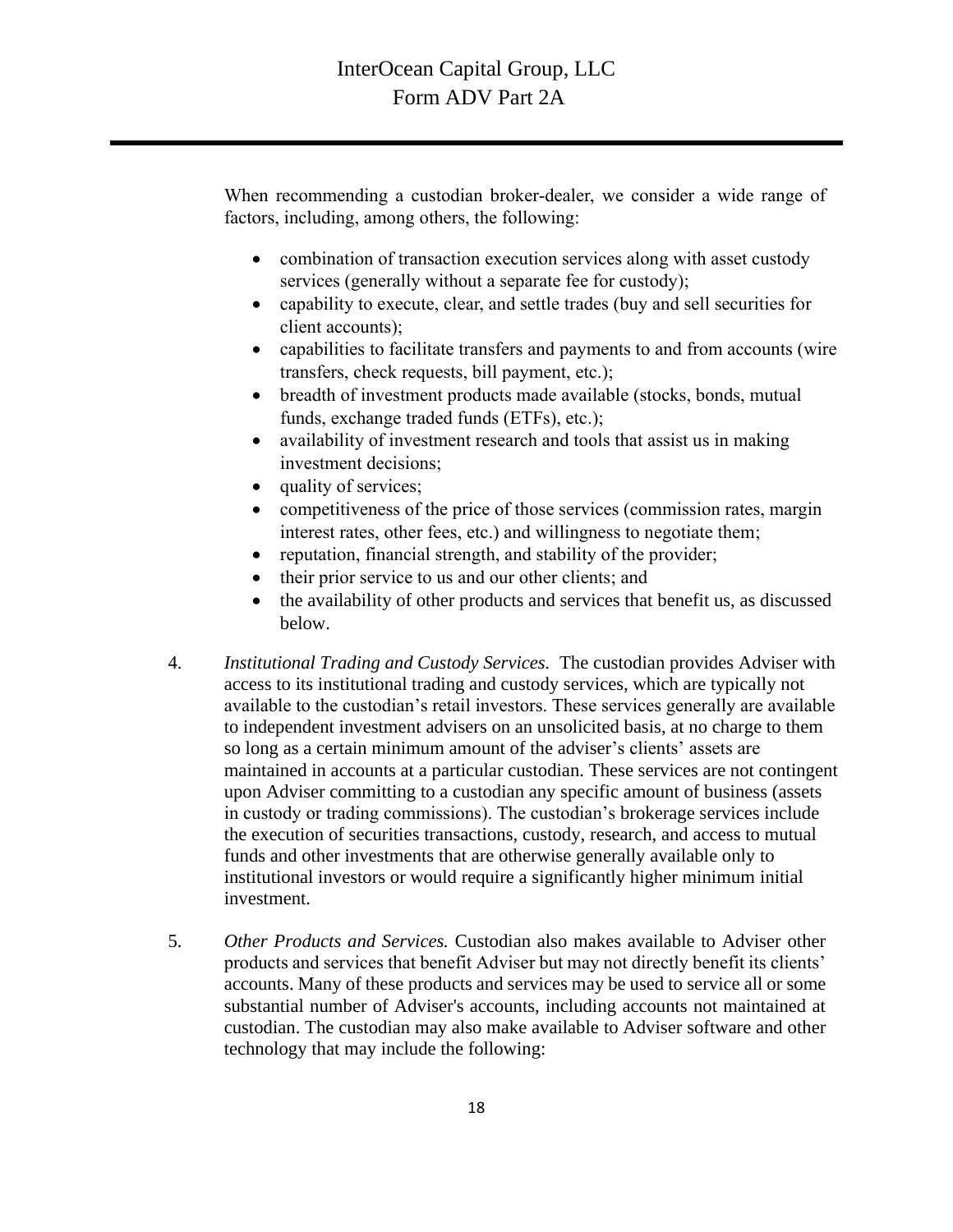- access to client account data (such as trade confirmations and account statements);
- facilitate trade execution and allocate aggregated trade orders for multiple client accounts;
- research, pricing and other market data;
- facilitate payment of Adviser's fees from its clients' accounts; and
- assist with back-office functions, recordkeeping and client reporting.

The custodian may also offer other services intended to help Adviser manage and further develop its business enterprise. These services may include the following:

- compliance, legal and business consulting;
- publications and conferences on practice management and business succession; and
- access to employee benefits providers, information technology providers, human capital consultants and insurance providers.

The custodian may also provide other benefits such as educational events or occasional business entertainment of Adviser personnel. In evaluating whether to recommend that clients custody their assets at the custodian, Adviser may take into account the availability of some of the foregoing products and services and other arrangements as part of the total mix of factors it considers, and not solely the nature, cost or quality of custody and brokerage services provided by the custodian, which may create a potential conflict of interest.

- 6. *Independent Third Parties.* The custodian may make available, arrange, and/or pay third-party vendors for the types of services rendered to Adviser. The custodian may discount or waive fees it would otherwise charge for some of these services or all or a part of the fees of a third party providing these services to Adviser.
- 7. *Additional Compensation Received from Custodians.* Adviser may participate in institutional customer programs sponsored by broker-dealers or custodians. Adviser may recommend these broker-dealers or custodians to clients for custody and brokerage services. There is no direct link between Adviser's participation in such programs and the investment advice it gives to its clients, although Adviser receives economic benefits through its participation in the programs that are typically not available to retail investors. These benefits may include the following products and services (provided without cost or at a discount):
	- receipt of duplicate client statements and confirmations;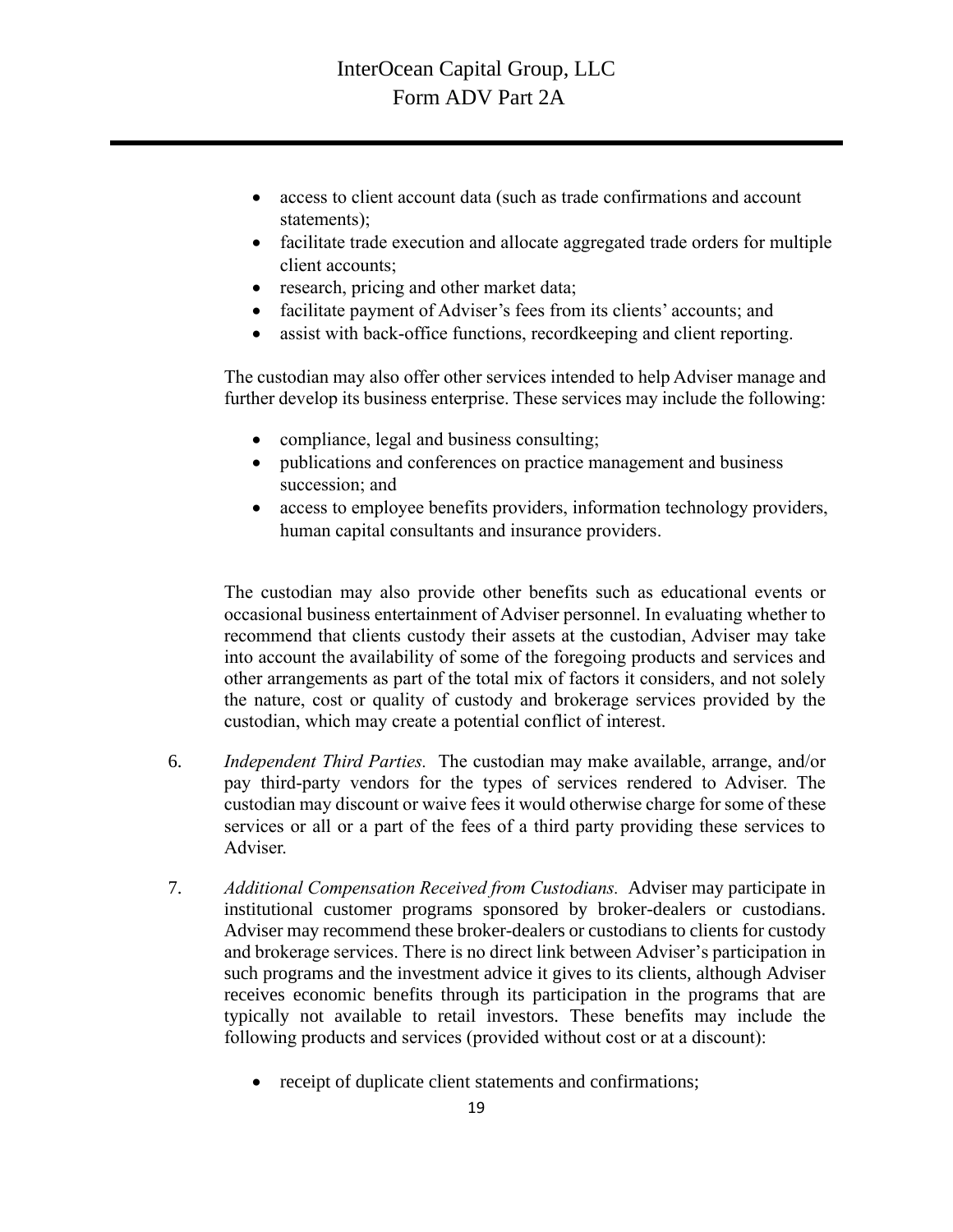- research-related products and tools;
- consulting services;
- access to a trading desk serving Adviser participants;
- access to block trading (which provides the ability to aggregate securities transactions for execution and then allocate the appropriate shares to client accounts);
- the ability to have advisory fees deducted directly from client accounts;
- access to an electronic communications network for client order entry and account information;
- access to mutual funds with no transaction fees and to certain institutional money managers; and
- discounts on compliance, marketing, research, technology, and practice management products or services provided to Adviser by third-party vendors.

The custodian may also pay or reimburse expenses (including travel, lodging, meals and entertainment expenses) for Adviser's personnel to attend conferences. Some of the products and services made available by such custodian through its institutional customer programs may benefit Adviser but may not benefit its client accounts. These products or services may assist Adviser in managing and administering client accounts, including accounts not maintained at the custodian as applicable. Other services made available through the programs are intended to help Adviser manage and further develop its business enterprise. The benefits received by Adviser or its personnel through participation in these programs do not depend on the amount of brokerage transactions directed to the broker-dealer.

As part of its fiduciary duties to clients, Adviser endeavors at all times to put the interests of its clients first. Clients should be aware, however, that the receipt of economic benefits by Adviser or its related persons in and of itself creates a potential conflict of interest and may indirectly influence Adviser's recommendation of broker-dealers for custody and brokerage services.

Certain clients have requested that Adviser use particular or preferred custodians or broker-dealers for executing transactions in their accounts. To the extent brokerage is directed to particular or preferred broker-dealers, Adviser's ability to pursue the brokerage transaction policies set forth above, including Adviser's ability to seek execution of transactions as efficiently as possible, may be limited or eliminated. This type of directed relationship may lead to higher transactions costs.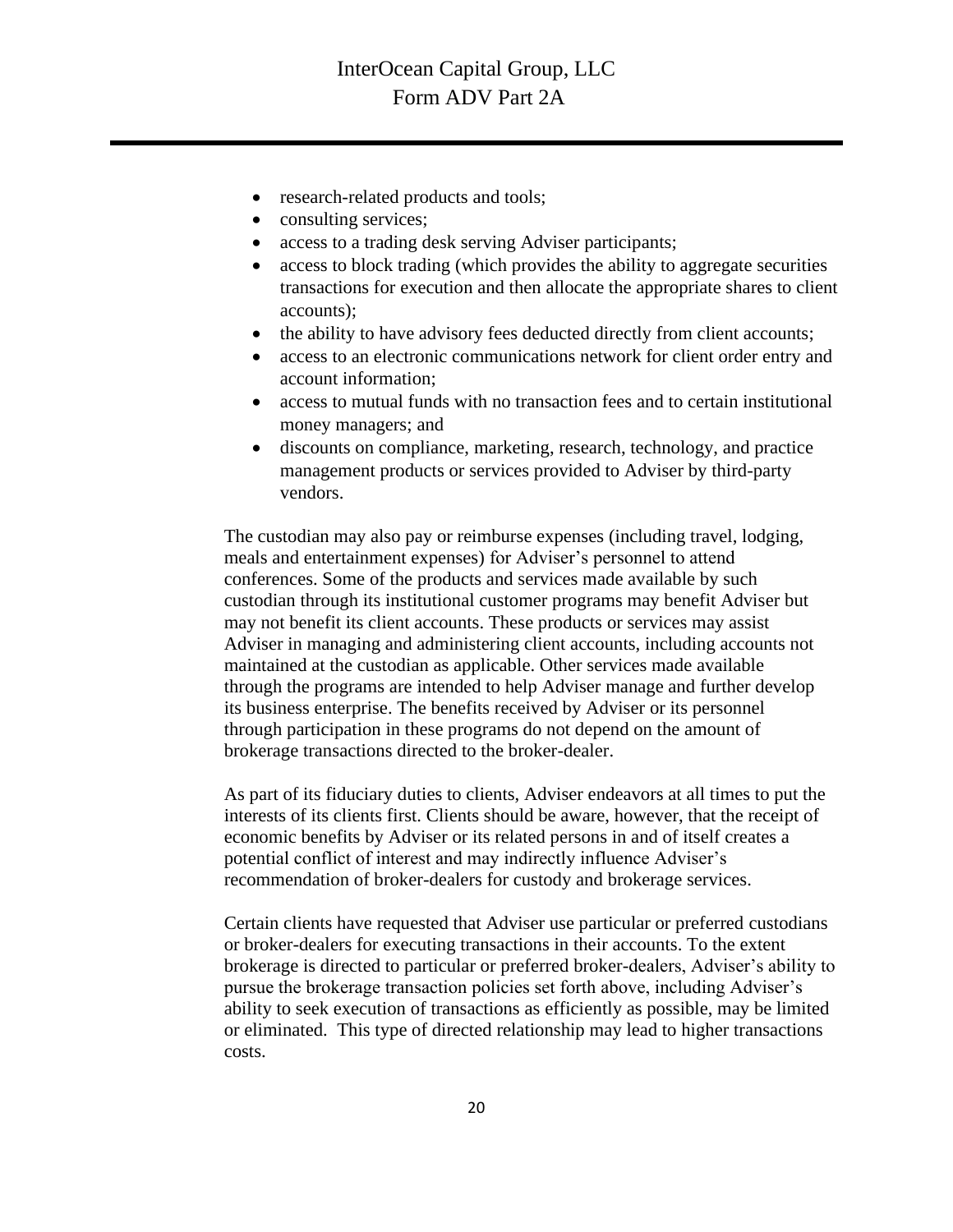Upon request, additional information will be available to any client regarding brokerage arrangements.

<span id="page-23-0"></span>B. *Order Aggregation.* Since Adviser may be managing accounts with similar investment objectives, Adviser may aggregate orders for securities for such accounts. In such event, allocation of the securities so purchased or sold, as well as expenses incurred in the transaction, is made by the Adviser in the manner it considers to be the most equitable and consistent with its fiduciary obligations to such accounts. On certain occasions, Adviser may not aggregate orders. In most cases, Adviser does not believe that that transactions costs incurred are materially different from an aggregated order costs because Adviser's brokerage rates are not affected by the size of the order. In most cases, Adviser makes an effort to aggregate the trades. There are also cases where nonaggregated trades may actually benefit via better trade execution. Finally, Adviser attempts to rotate custodians when trading so that each client group is treated fairly.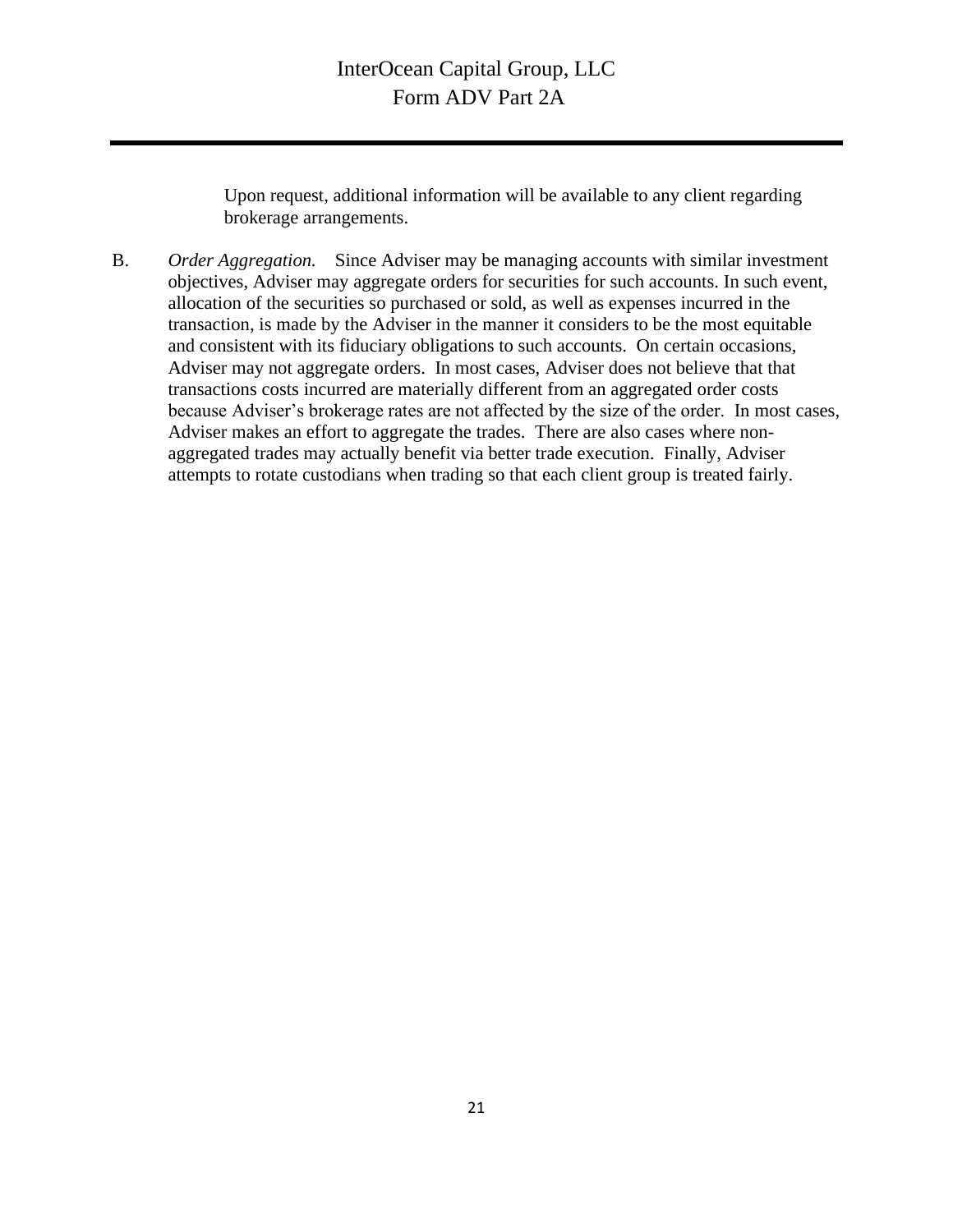#### **Item 13 – Review of Accounts**

- A. *Account Review and Planning*. Adviser reviews accounts, revises asset allocations, and generates financial planning as needed. Accounts are reviewed periodically, but not less than quarterly. Accounts are reviewed by the CEO, Chief Investment Officer, CFO, or Portfolio Managers.
- B. *Account Review Triggers*. Non-periodic account reviews may be caused by market conditions, domestic or global economic events, current events, security specific issues, changes in client objectives, and / or a change in Adviser's opinion on the risk and return opportunities prevailing in financial markets.
- C. *Reporting*. Written reports are issued quarterly or semi-annually. The reports typically include aggregate portfolio performance, performance by account, realized gains and losses, and income and expense items. Monthly reporting and further customized reports are available at the discretion of the Adviser. Adviser may also generate interim reports at the request of a client. Benchmarks are typically utilized for the total portfolio and on an account by account basis.

From time to time, IOC may include a client's private investments within periodic reports sent to clients. This service is provided for the benefit of IOC's clients. It permits them to view their entire portfolio for the purpose of financial planning and plan monitoring. IOC's standard procedure is to carry the assets at values provided by the client. IOC notes the source of the valuation on its periodic reports to clients.

In addition, the client's independent custodian provides account statements directly to the client no less frequently than quarterly. The custodian's statement is the official record of the client's securities account and supersedes any statements or reports created on behalf of the client by Adviser.

### <span id="page-24-0"></span>**Item 14 – Client Referrals and Other Compensation**

A. *Compensation from a Third Party for Providing Advice to Adviser Clients*.

IOC's parent company is Focus Financial Partners, LLC ("Focus"). From time to time, Focus holds partnership meetings and other industry and best practices conferences, which typically include IOC, other Focus firms and external attendees. These meetings are first and foremost intended to provide training or education to personnel of Focus firms, including IOC. However, the meetings do provide sponsorship opportunities for asset managers, asset custodians, vendors and other third-party service providers. Sponsorship fees allow these companies to advertise their products and services to Focus firms, including IOC. Although the participation of Focus firm personnel in these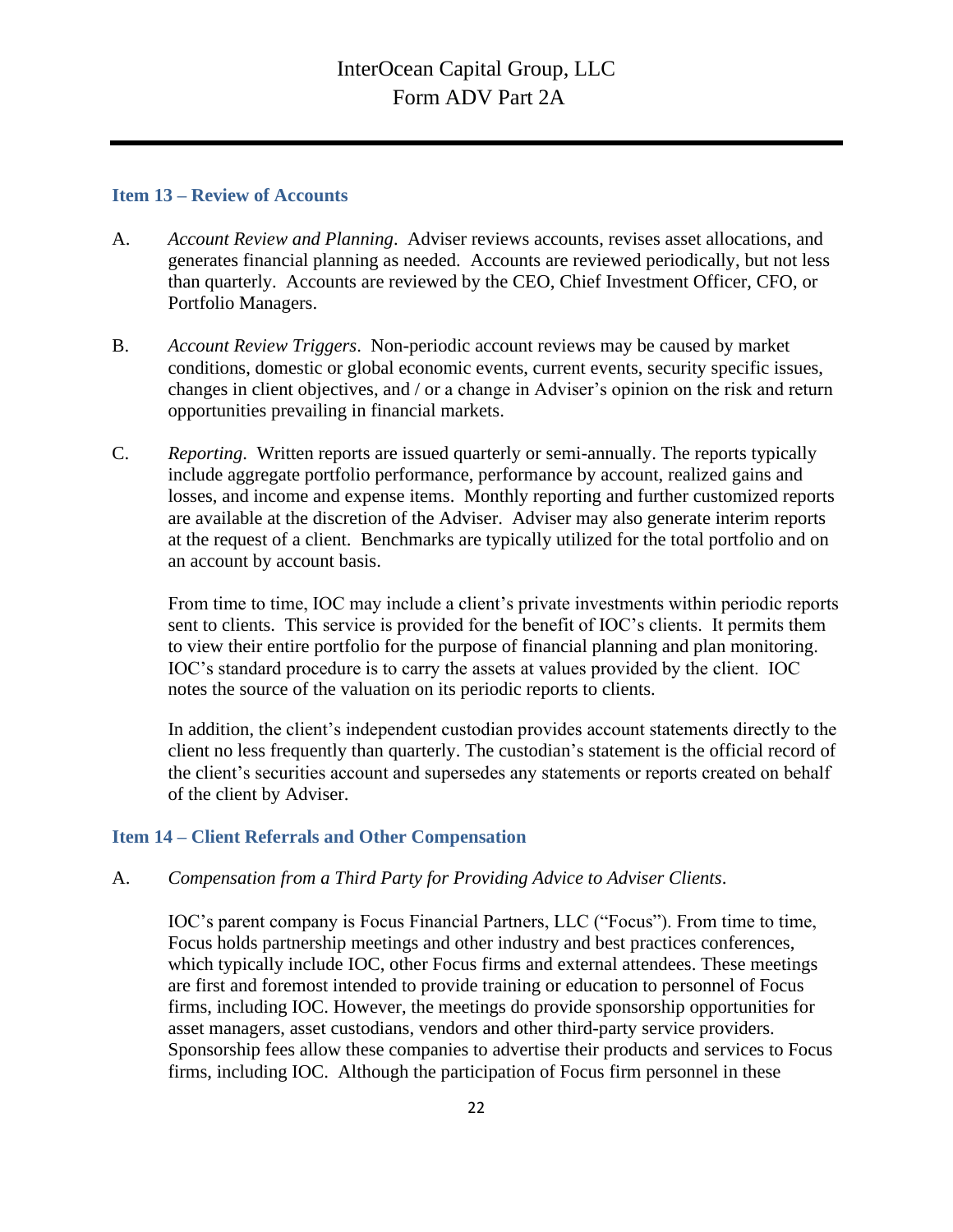meetings is not preconditioned on the achievement of a sales target for any conference sponsor, this practice could nonetheless be deemed a conflict as the marketing and education activities conducted, and the access granted, at such meetings and conferences could cause IOC to focus on those conference sponsors in the course of its duties. Focus attempts to mitigate any such conflict by allocating the sponsorship fees only to defraying the cost of the meeting or future meetings and not as revenue for itself or any affiliate, including IOC. Conference sponsorship fees are not dependent on assets placed with any specific provider or revenue generated by such asset placement.

The following entities have provided conference sponsorship to Focus from January 1, 2021 to March 1, 2022:

Charles Schwab & Co., Inc.

You can access a more recently updated list of recent conference sponsors on Focus' website through the following link:

<https://focusfinancialpartners.com/conference-sponsors/>

#### B. *Compensation for Third Party Referrals*.

Adviser receives client referrals from Charles Schwab & Co., Inc. ("Schwab") through Adviser's participation in Schwab Advisor Network® ("the Service"). The Service is designed to help investors find an independent investment adviser. Schwab is a broker-dealer independent of and unaffiliated with Adviser. Schwab does not supervise Adviser and has no responsibility for Adviser's management of clients' portfolios or Adviser's other advice or services. Adviser pays Schwab fees to receive client referrals through the Service. Adviser's participation in the Service may raise potential conflicts of interest described below.

Adviser pays Schwab a Participation Fee on all referred clients' accounts that are maintained in custody at Schwab and a Non-Schwab Custody Fee on all accounts that are maintained at, or transferred to, another custodian. The Participation Fee paid by Adviser is a percentage of the fees the client owes to Adviser or a percentage of the value of the assets in the client's account, subject to a minimum Participation Fee. Adviser pays Schwab the Participation Fee for so long as the referred client's account remains in custody at Schwab. The Participation Fee is billed to Adviser quarterly and may be increased, decreased or waived by Schwab from time to time. The Participation Fee is paid by Adviser and not by the client. Adviser has agreed not to charge clients referred through the Service fees or costs greater than the fees or costs Adviser charges clients with similar portfolios who were not referred through the Service.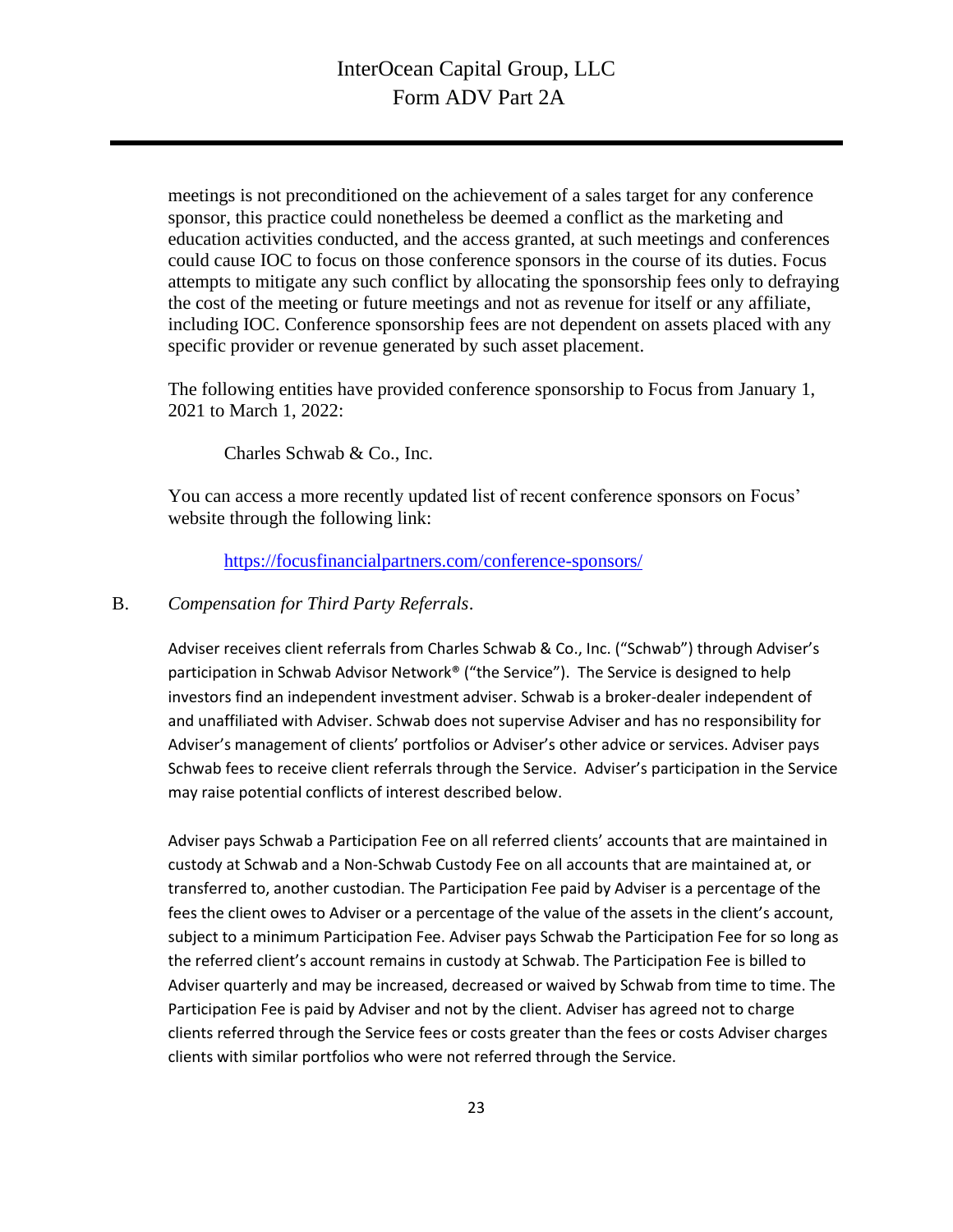Adviser generally pays Schwab a Non-Schwab Custody Fee if custody of a referred client's account is not maintained by, or assets in the account are transferred from Schwab. This Fee does not apply if the client was solely responsible for the decision not to maintain custody at Schwab. The Non-Schwab Custody Fee is a one-time payment equal to a percentage of the assets placed with a custodian other than Schwab. The Non-Schwab Custody Fee is higher than the Participation Fees Adviser generally would pay in a single year. Thus, Adviser will have an incentive to recommend that client accounts be held in custody at Schwab.

The Participation and Non-Schwab Custody Fees will be based on assets in accounts of Adviser's clients who were referred by Schwab and those referred clients' family members living in the same household. Thus, Adviser will have incentives to encourage household members of clients referred through the Service to maintain custody of their accounts and execute transactions at Schwab and to instruct Schwab to debit Adviser's fees directly from the accounts.

For accounts of Adviser's clients maintained in custody at Schwab, Schwab will not charge the client separately for custody but will receive compensation from Adviser's clients in the form of commissions or other transaction-related compensation on securities trades executed through Schwab. Schwab also will receive a fee (generally lower than the applicable commission on trades it executes) for clearance and settlement of trades executed through broker-dealers other than Schwab. Schwab's fees for trades executed at other broker-dealers are in addition to the other broker-dealer's fees. Thus, Adviser may have an incentive to cause trades to be executed through Schwab rather than another broker-dealer. Adviser nevertheless, acknowledges its duty to seek best execution of trades for client accounts. Trades for client accounts held in custody at Schwab may be executed through a different broker-dealer than trades for Adviser's other clients. Thus, trades for accounts custodied at Schwab may be executed at different times and different prices than trades for other accounts that are executed at other broker-dealers.

#### <span id="page-26-0"></span>**Item 15 – Custody**

Adviser is deemed to have custody of client funds when client fees are debited directly by a qualified custodian who then automatically pays Adviser. Adviser, although deemed to have custody, is exempt from (i) having to be subjected to a surprise annual audit, and (ii) having to deliver a balance sheet to advisory clients, provided the client's assets upon which the advisor's fee is calculated and paid are maintained by a qualified custodian who agrees to send no less frequently than quarterly a statement of all transaction activity, cash, and securities balances to the client. Adviser is required to confirm with the custodian that the custodian has sent statements to a client no less frequently than quarterly.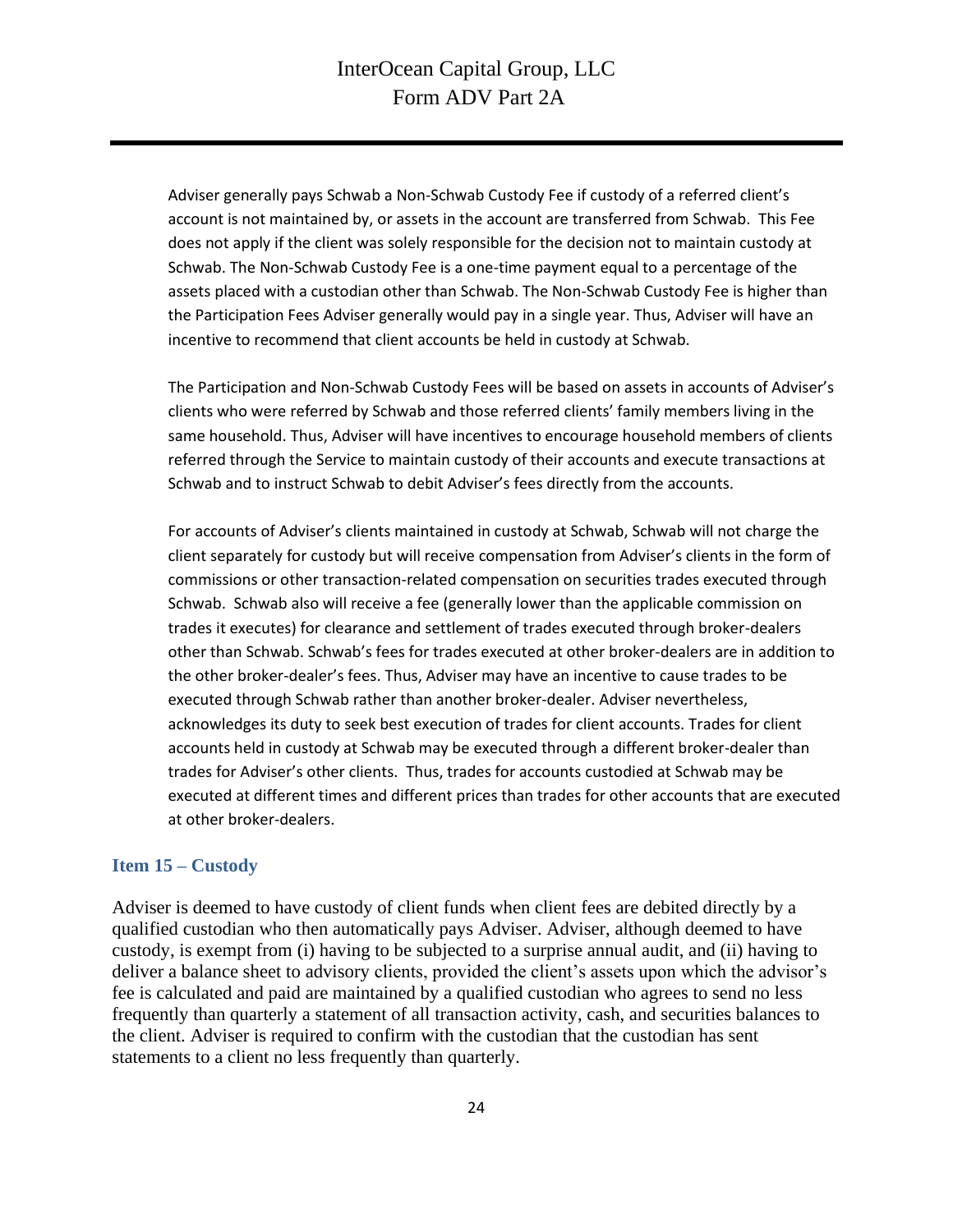At a minimum, clients will receive quarterly statements from the broker-dealer, bank or other qualified custodian that holds and maintains client's investment assets. Adviser urges you to carefully review such statements and compare such official custodial records to the account statements that we may provide to you. Adviser statements may vary from custodial statements based on accounting procedures, reporting dates, or valuation methodologies of certain securities.

Adviser is also deemed to have custody of client funds when a standing authorization is provided for Adviser to transfer funds or securities for a purpose other than authorized trading. Advisor, although deemed to have custody, Adviser is exempt from having to be subjected to a surprise annual audit, provided that:

- The client provides an instruction to the qualified custodian, in writing, that includes the client's signature, the third party's name, and either the third party's address or the third party's account number at a custodian to which the transfer should be directed.
- The client authorizes the investment adviser, in writing, either on the qualified custodian's form or separately, to direct transfers to the third party either on a specified schedule or from time to time.
- The client's qualified custodian performs appropriate verification of the instruction, such as a signature review or other method to verify the client's authorization, and provides a transfer of funds notice to the client promptly after each transfer.
- The client has the ability to terminate or change the instruction to the client's qualified custodian.
- The investment adviser has no authority or ability to designate or change the identity of the third party, the address, or any other information about the third party contained in the client's instruction.
- The investment adviser maintains records showing that the third party is not a related party of the investment adviser or located at the same address as the investment adviser.
- The client's qualified custodian sends the client, in writing, an initial notice confirming the instruction and an annual notice reconfirming the instruction.

### <span id="page-27-0"></span>**Item 16 – Investment Discretion**

We manage most client accounts on a discretionary basis. Clients who give us investment discretion do so pursuant to a limited power of attorney in their client agreement with us. The limited power of attorney gives us the authority to select the identity and amount of securities to be bought or sold (consistent with their investment objectives) without advance consultation with the client. Clients who engage us on a discretionary basis may, at any time, impose reasonable restrictions, in writing, on our discretionary authority. We reserve the right, in our sole discretion, to reject any proposed restrictions.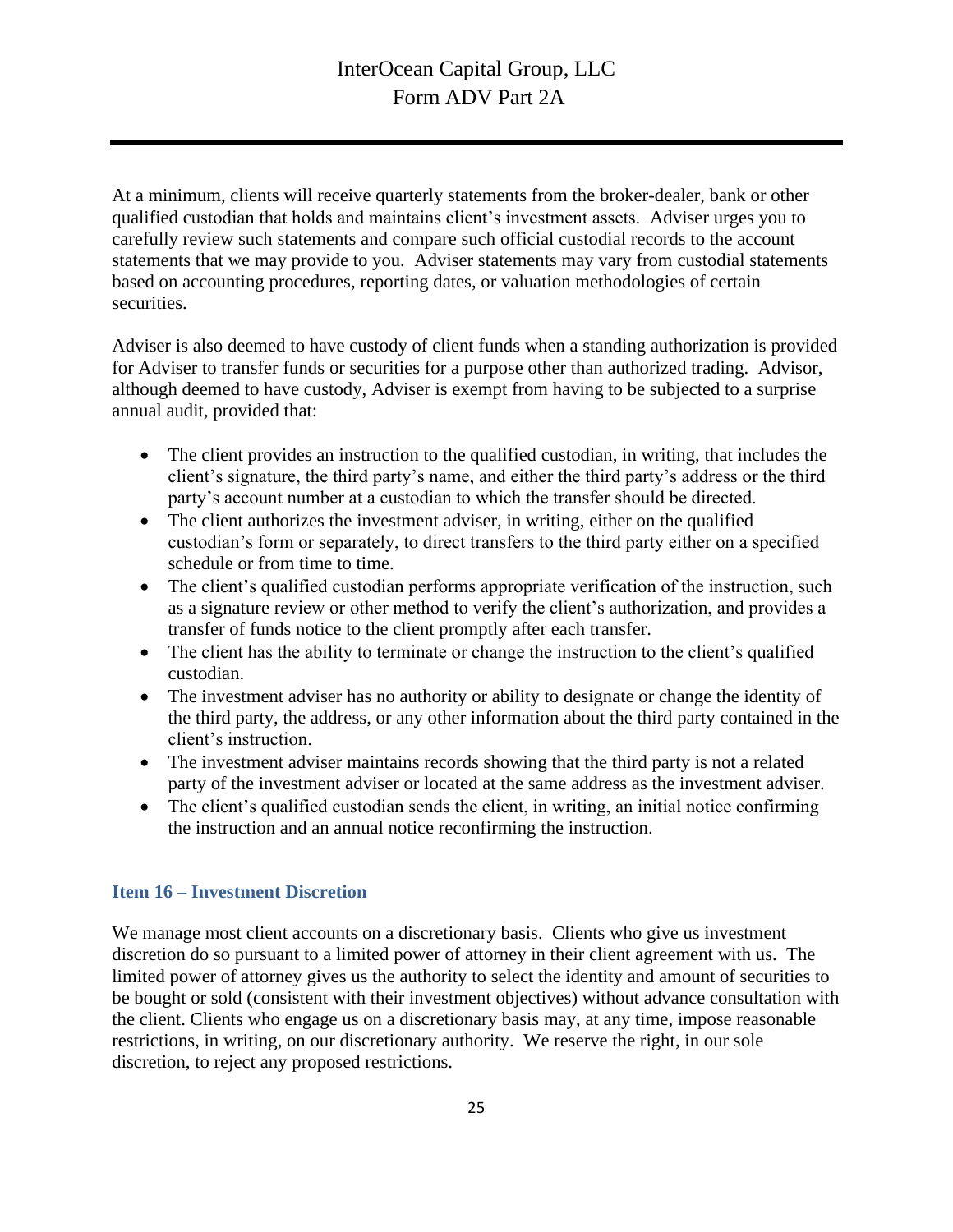<span id="page-28-0"></span>Some clients have engaged us on a nondiscretionary basis. In such cases, we are required to seek the client's consent before trading the assets in their accounts.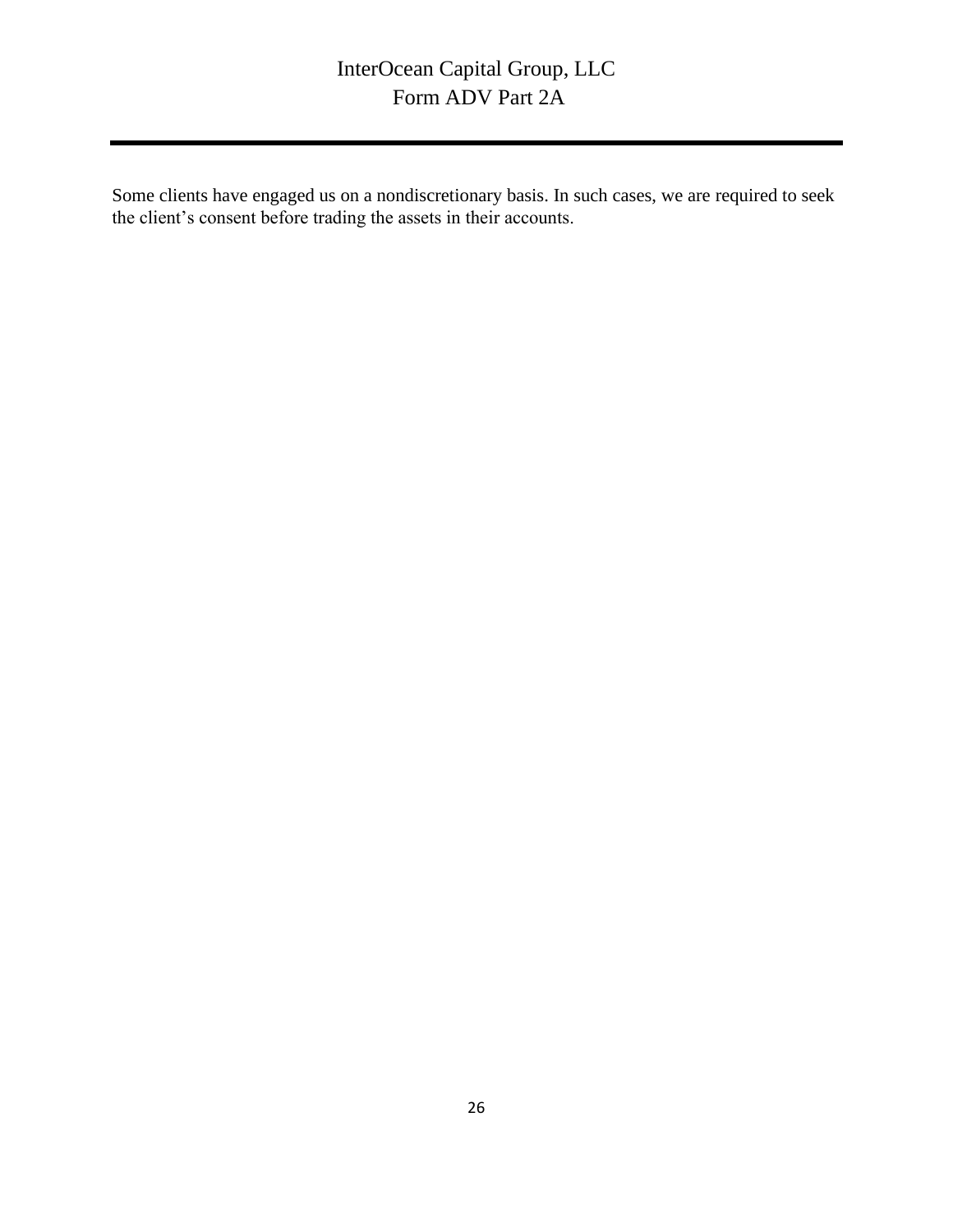#### **Item 17 – Voting Client Securities**

Clients may obtain a copy of Adviser's complete proxy voting policies and procedures upon request. Clients may also obtain information from Adviser about how Adviser voted any proxies on behalf of their account(s). Adviser clients can elect to vote their own proxies.

### Proxy Voting

When Adviser has proxy voting power with respect to securities in a client's account, it owes certain fiduciary duties with respect to the voting of proxies.

### Proxy Voting Decisions

Adviser's portfolio management team will monitor corporate actions, make proxy voting decisions, describe the basis on which a proxy voting decision is made if the decision is inconsistent with this Proxy Voting Policy, and be responsible for ensuring that proxies are submitted in a timely manner. As a general rule, Adviser will vote all proxies relating to a particular proposal the same way for all client accounts holding the security, unless a client specifically instructs Adviser in writing to vote such client's securities otherwise. When making proxy voting decisions, Adviser may seek advice or assistance from third party consultants, such as proxy voting services or legal counsel.

### Conflicts of Interest

Adviser has adopted a Code of Ethics and other compliance policies and procedures to preserve the independence of its investment advice to its clients. Nonetheless, from time to time, a proxy proposal may still involve a conflict between the interests of Adviser's client and the interests of Adviser or an affiliated person of IOC. For example, a conflict would arise if IOC client accounts held securities issued by a company and that company (or its affiliate or pension plan) was also IOC's client.

IOC personnel responsible for voting client proxies may consult with the Chief Compliance Officer, who may consult with legal counsel if necessary, to determine whether a material conflict appears to exist with respect to a given proxy proposal. When a material conflict appears to exist and cannot be adequately addressed or resolved by IOC's other policies and procedures (including IOC's Proxy Voting Guidelines) established procedures will be followed, including client disclosure, to address the conflict.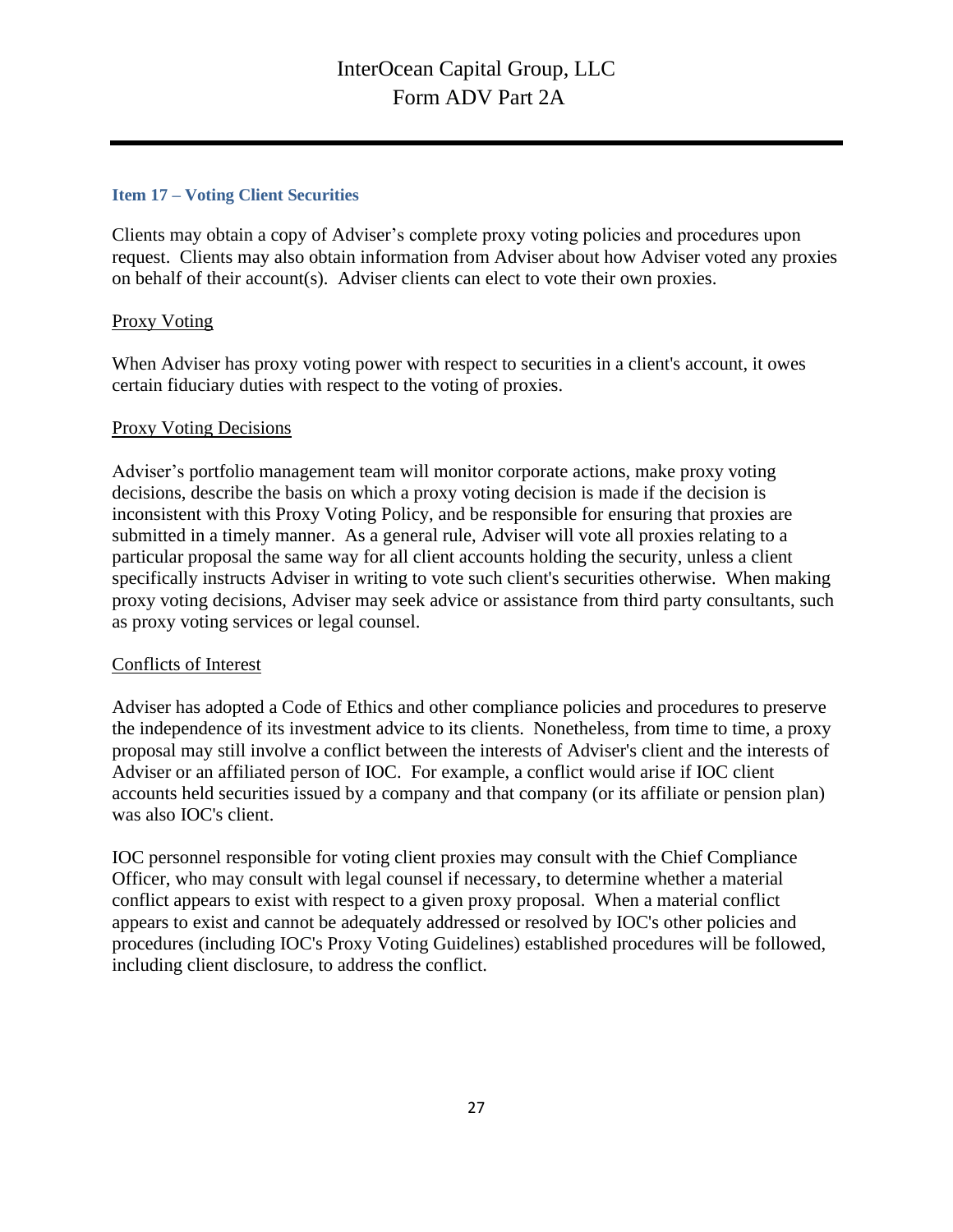A copy of Adviser's Proxy Voting Policy will be provided upon receipt of a written request. Such requests may be sent to:

Chief Compliance Officer InterOcean Capital, LLC 980 North Michigan Avenue, Suite 1780 Chicago, Illinois 60611

<span id="page-30-0"></span>**Item 18 – Financial Information**

*A. Balance Sheet*

Adviser does not require the prepayment of fees of \$1200 or more, six months or more in advance, and as such is not required to file a balance sheet.

*B. Financial Conditions Reasonably Likely to Impair Advisory Firm's Ability to Meet Commitments to Clients*

Adviser does not have any financial issues that would impair its ability to provide services to clients.

*C. Bankruptcy Petitions during the Past Ten Years*

There is nothing to report on this item.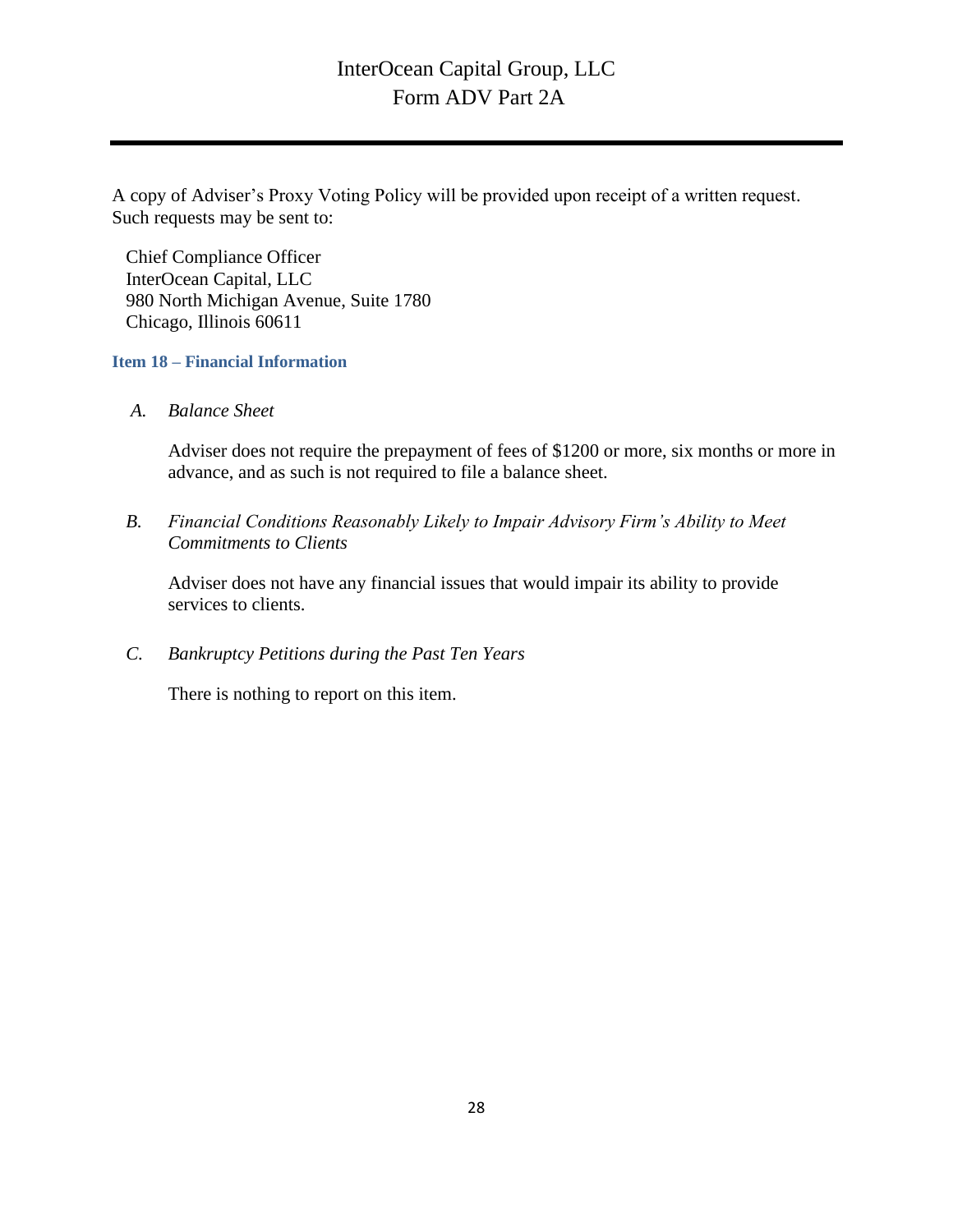# <span id="page-31-0"></span>Exhibit A: Privacy Notice Rev 03.2022

| <b>FACTS</b> | WHAT DOES INTEROCEAN CAPITAL GROUP, LLC<br>DO WITH YOUR PERSONAL INFORMATION?                                                                                                                                                                                                                                                                                                                 |
|--------------|-----------------------------------------------------------------------------------------------------------------------------------------------------------------------------------------------------------------------------------------------------------------------------------------------------------------------------------------------------------------------------------------------|
| Why?         | Financial companies choose how they share your personal information. Federal law gives<br>consumers the right to limit some but not all sharing. Federal law also requires us to tell you<br>how we collect, share, and protect your personal information. Please read this notice carefully to<br>understand what we do.                                                                     |
| What?        | The types of personal information we collect and share depend on the product or service you have<br>with us. This information can include:                                                                                                                                                                                                                                                    |
|              | Social security number<br>$\bullet$<br>Income<br>$\bullet$<br>Employment and residential information<br>Cash balance<br>$\bullet$<br>Security balances<br>$\bullet$<br>Transaction detail history<br>$\bullet$<br>Investment objectives, goals, and risk tolerance<br>$\bullet$<br>When you are no longer our customer, we continue to share your information as described in this<br>notice. |
| How?         | All financial companies need to share customers' personal information to run their everyday<br>business. In the section below, we list the reasons financial companies can share their<br>customers' personal information; the reasons InterOcean Capital Group, LLC chooses to share;<br>and whether you can limit this sharing.                                                             |

| Reasons we can share your personal information                                                                                                                                             | <b>Does InterOcean Capital</b><br><b>Group, LLC share?</b> | Can you limit this sharing? |
|--------------------------------------------------------------------------------------------------------------------------------------------------------------------------------------------|------------------------------------------------------------|-----------------------------|
| For our everyday business purposes-<br>such as to process your transactions, maintain<br>your account(s), respond to court orders and legal<br>investigations, or report to credit bureaus | Yes                                                        | No.                         |
| For our marketing purposes-<br>to offer our products and services to you                                                                                                                   | <b>Yes</b>                                                 | No.                         |
| For joint marketing with other financial companies                                                                                                                                         | <b>No</b>                                                  | We do not share             |
| For our affiliates' everyday business purposes-<br>information about your transactions and experiences                                                                                     | <b>Yes</b>                                                 | N <sub>o</sub>              |
| For our affiliates' everyday business purposes-<br>information about your creditworthiness                                                                                                 | <b>No</b>                                                  | We do not share             |
| For nonaffiliates to market to you                                                                                                                                                         | <b>No</b>                                                  | We do not share             |

**Questions?** Call InterOcean Capital Group, LLC at 312-648-1720.